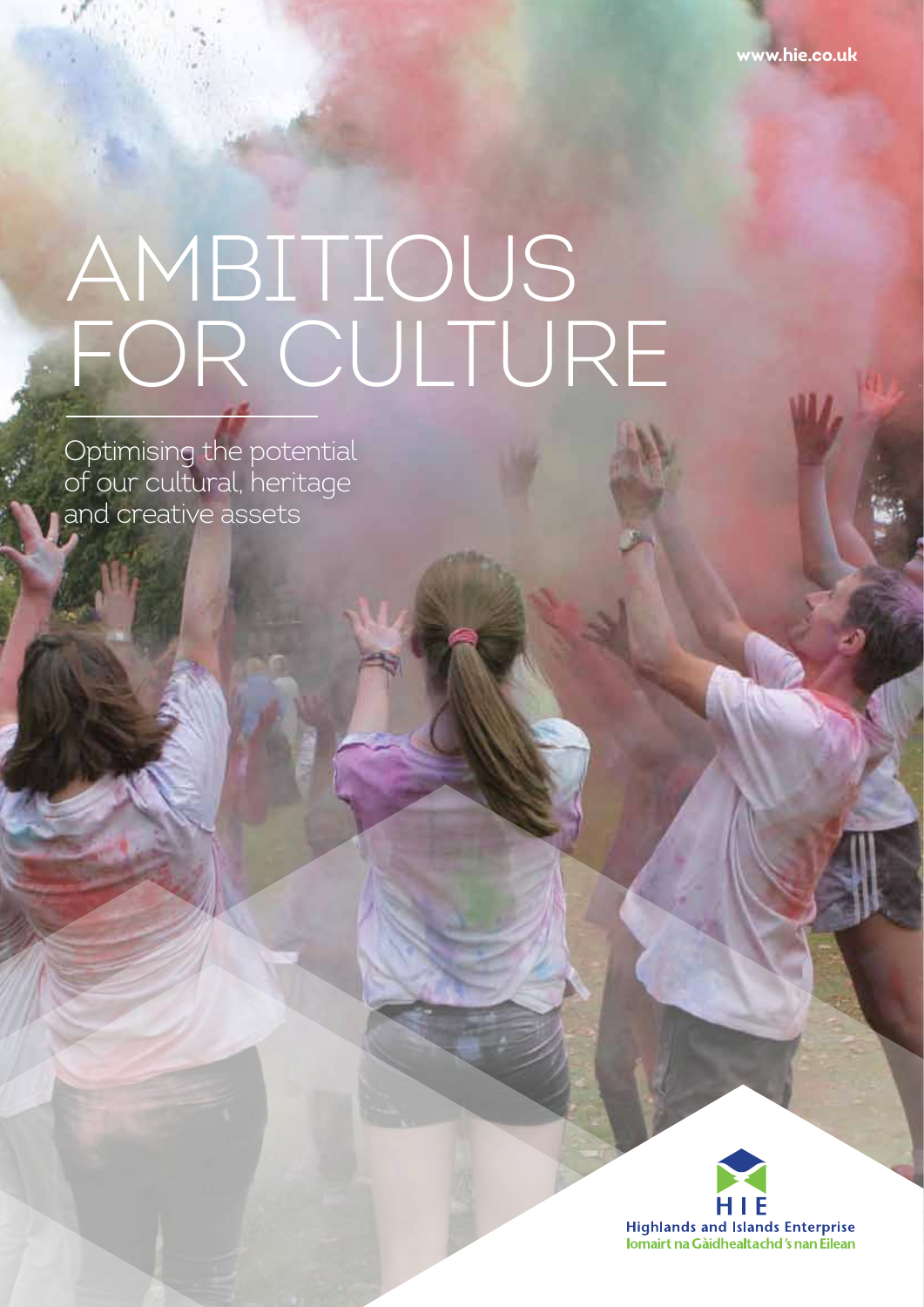

Blàs Festival an international significant event celebrating traditional music and Gaelic language that takes place every year in venues across the Highlands.

#### **Highlands and Islands Enterprise**

## HIE: AMBITIOUS FOR CULTURE

#### **Overview**

Highlands and Islands Enterprise (HIE) recognises that our region's valuable and distinctive culture can help stimulate growth and underpin our regional objectives – for more people to live, work, study and invest in the Highlands and Islands.

Our commitment is to achieve the greatest impact from our actions to further enhance the cultural environment of the Highlands and Islands, ensuring our region continues to be recognised as a globally distinctive, culturally rich and successful creative region.

This policy outlines HIE's strategic rationale for involvement in and support for development of the cultural offer of our region. It recognises the significant potential of our cultural assets to contribute to a dynamic, sustainable region and resilient communities. It describes the contributions being made by key partners and places HIE's contributions in this context, ensuring that they are complementary and focused on the best opportunities to bring about economic and social growth.

These considerations, together with the mandate from the Scottish Government through the Government Economic Strategy (GES) for HIE to accelerate growth in key sectors and to strengthen communities, have led to the development of this policy which:

- Places HIE's opportunity in the context of the remits of our partners
- Defines the regional cultural opportunities that we identify as having the greatest potential for enabling economic and social growth for our region
- Describes the scope of each opportunity across the Highlands and Islands region
- Details our contribution to supporting and aligning with partners, enabling and influencing their contributions to culture across our region
- Describes HIE's approach, together with partners, for optimising the potential of our cultural assets
- Describes the flexibilities and autonomy of our organisation to act to take advantage of the growth potential of culture
- Specifies an approach to assess impact and inform future policy reviews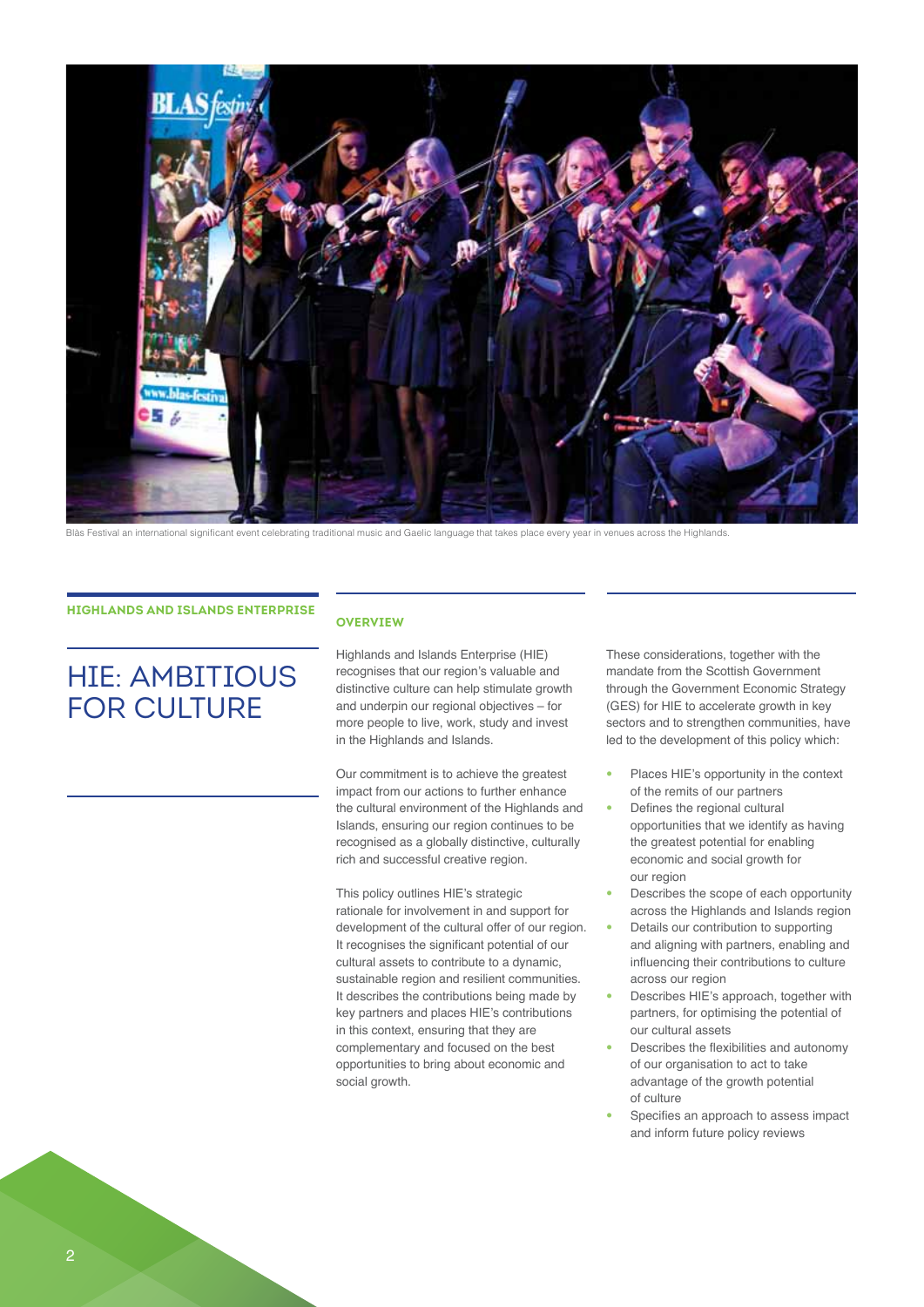

Blàs Festival performs to a packed audience at Eden Court Theatre, Inverness

#### **Context of HIE opportunity**

#### **Growth and culture**

The Government Economic Strategy (GES) provides the formative framework for HIE and its role in culture. Further, the National Performance Framework includes indicators which this policy cross references in defining HIE's opportunities including:

- Increase cultural engagement
- Improve the state of Scotland's historical sites
- Improve Scotland's reputation

The Ekos study Creative Industries Audit – Report for HIE (March 2011), indicates that the creative industries sector in the Highlands and Islands employs an estimated 16,297 people, accounts for 2,193 businesses and generates £318m in gross value added (GVA) and £739m in turnover per annum. Using these measures, the creative industries sector and related activities could account for approximately 7% of the total economy of the Highlands and Islands region, recognised by HIE to be significant and a focus for ongoing investment.

The recent, Economic Contribution Study: An Approach to the Economic Assessment of the Arts and Creative Industries in Scotland (June 2012), commissioned by Creative Scotland in partnership with Scottish Enterprise, of the Arts and Creative Industries contribution to the wider Scottish economy, identifies that the 'sector' comprises 16 sub-sectors:

#### **Arts and creative industries sub-sectors** (Economic contribution study 2012)

| Crafts                            | Photography                     | Film and video | Computer games     |
|-----------------------------------|---------------------------------|----------------|--------------------|
| <b>Fashion and textiles</b>       | Radio and television            | Heritage       | Cultural education |
| Writing and publishing            | <b>Music</b>                    | Visual art     | Architecture       |
| Software/electronic<br>publishing | Performing arts<br>(inc. dance) | Advertising    | Design             |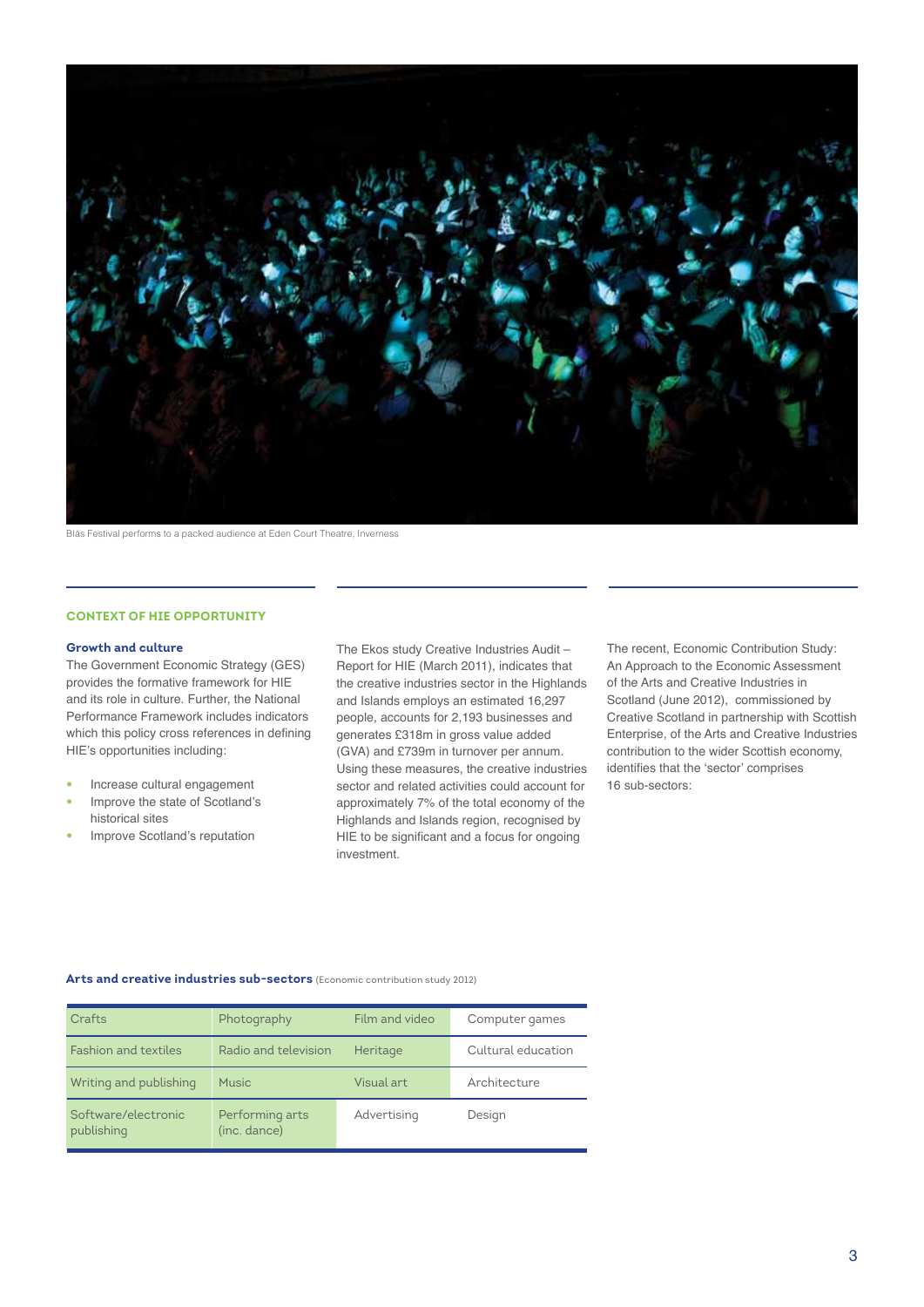

The Scar Plaque in the Orkney Museum

In the Highlands and Islands, of greatest demonstrable potential are the 11 highlighted (green) sub sectors which have been identified through HIE internal review to currently present those areas of greatest social and economic potential.

The National Creative Industries Strategies produced by Government underline the importance of the sector, and in particular the potential for international trade as well as the other benefits to the country. They recognise that the creative industries sector can benefit from more flexible and tailored inputs and support. They also highlight problems over access to finance, additional skills requirements and also the necessity to encourage networks and cohesive groupings that will allow more unified approaches from the industry itself.

The Scottish Creative Industries Framework, completed in February 2009 on behalf of Local Authorities and Business Gateway,

Skills Development Scotland, Creative Scotland and the Government, was developed to ensure greater collaboration between public sector agencies in support of Creative Industries.

#### **Partner remits and roles**

**Creative Scotland** (CS) is a key partner of HIE. Established in 2010, CS is the national development agency for the arts, screen and creative industries; inheriting the previous functions and responsibilities of the Scottish Arts Council and Scottish Screen. CS is responsible for investing funding from Scottish Government and the National Lottery to fulfil its vision and objectives as set out in its 2011-14 operating plan. CS reports to the Cabinet Secretary for Culture and External Affairs, and co-ordinates policy development for the sector ensuring practitioners are involved in the development process. CS recognises the importance of the sector to realising social and economic growth, and its strategic objectives are well aligned

with HIE's priorities – in particular, cultural development and strengthening communities.

The national development agency for the heritage sector, **Museums Galleries Scotland**, launched its five to ten-year national strategy in 2012, aiming to: provide structure and channel investment to the heritage sector across Scotland; increase the impact and sustainability of museums; strengthen community connections, and develop global perspectives on Scotland's collections and culture. These aims are consistent with HIE's aspirations for growth of the tourism sector and the development of our region as an attractive and distinctive place.

The Heritage Lottery Fund (HLF) launched its strategic framework 2013-2018 in summer 2012. HLF is the primary funder for heritage projects, having received a significant uplift in resources as a result of the post-Olympics redistribution of Lottery funding.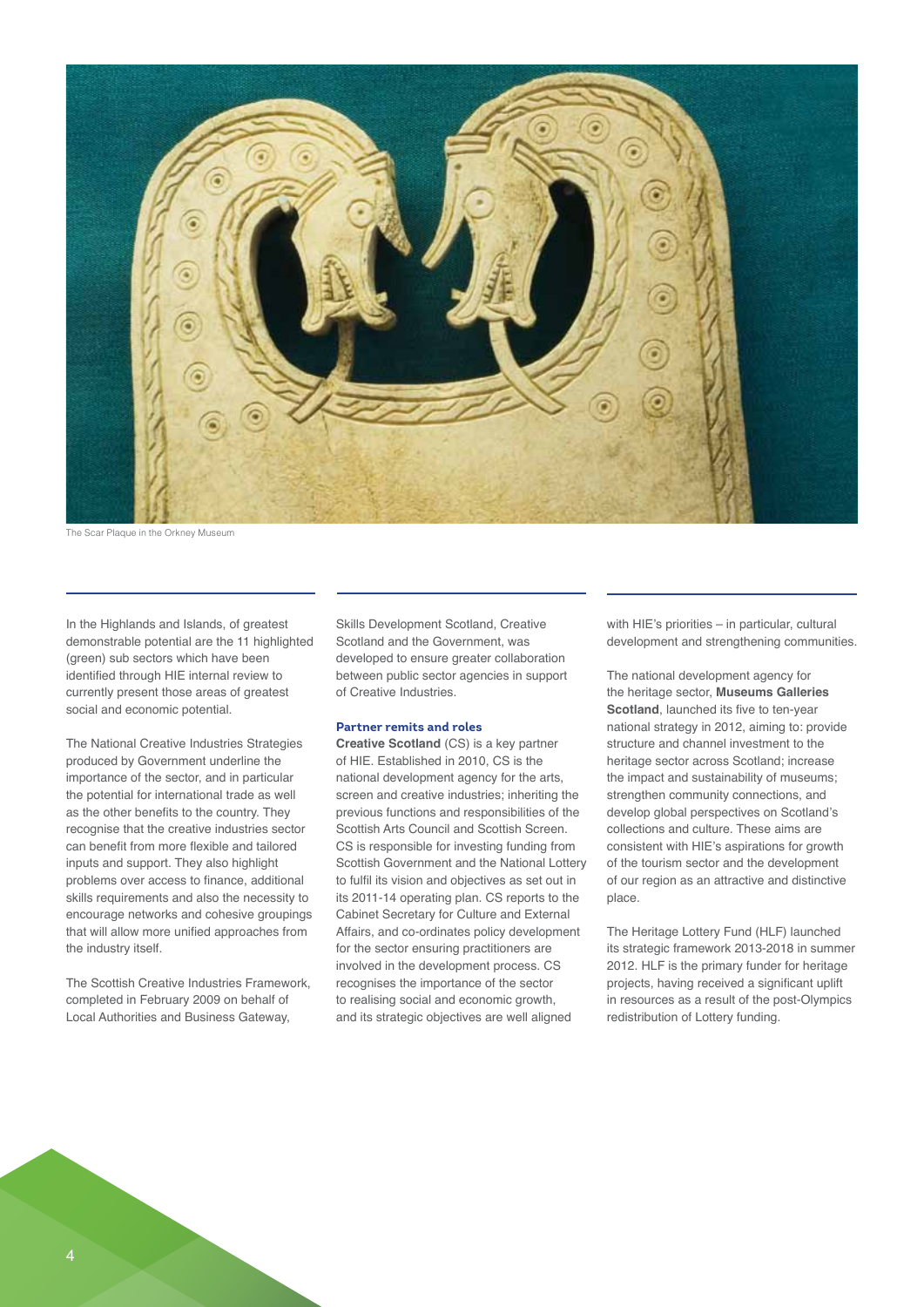

#### **HIE Operating Plan**

#### **Policies:**

• Ambitious for Culture • Resilient Rural Communities • Our Gaelic Plan • Other policy

#### **Action plans:**

• Route maps • Area plans • Directorate plans • Annual delivery plans • Project benefit realisation plans

HLF in Scotland has consistently been well aligned with HIE's aims, shown through a focus for its funding in more fragile remote communities and HIE account managed communities.

Observing and influencing how BBC Alba/ MG Alba and any new **Scottish digital TV channel(s)** might evolve is a key focus for HIE and we will seek to identify ways to optimise the impact of this for our region. That will include support for efforts such as the growth of the linked network of production companies and supporting infrastructure which generate quality content.

**Local authority** saving reviews, prompted by public sector funding cuts, have put pressure on maintaining non-statutory services and cultural development services have generally been adversely affected through efficiencies processes. Many cultural development officer posts have been cut as local authorities prioritise future spending.

However, local authorities have also been proactive in adopting new approaches to support cultural development. One example of this is the Highland Culture Strategic Board comprising key partners working collaboratively to develop and implement a cultural strategy for the Highland Council area. New strategic developments in commissioning social and health services, such as the move to self-directed support and personalisation, may open up other new opportunities to progress cross-sectoral initiatives.

#### **HIE and culture – strategic fit**

HIE has set out a clearly defined Operating Plan 2012-2015, within which the range of our outcomes for the region are described. Our Operating Plan describes HIE's approach to the growth sectors, optimising use of our cultural assets through the creative industries, food and drink, and tourism sectors. It also details how HIE will support communities to maximise use of our cultural assets to strengthen communities and increase both the attractiveness and resilience of our most fragile areas.

This policy, HIE: Ambitious for Culture, together with others such as that for Resilient Rural Communities, and Our Gaelic Plan 2012-15, translates our intentions from the Operating Plan and directly inform our actions, including those described within our Growth Sector Route Maps, Area Team Plans, Directorate Plans and other Annual Delivery Plans. So the hierarchy could be represented as above.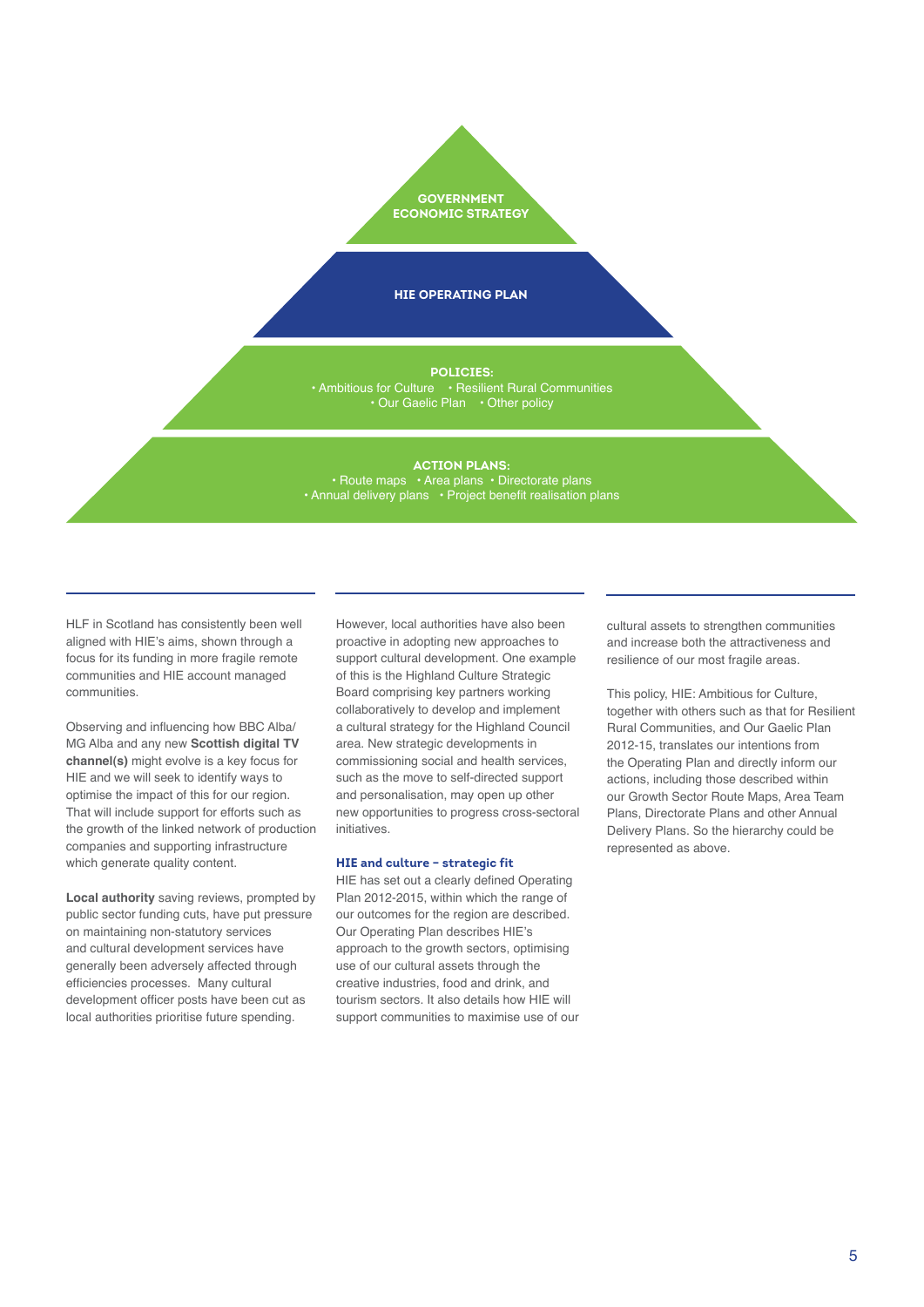

lean Jewellery is a specialist jewellery maker based on the island of South Uist

#### **Defining our regional cultural opportunities**

We acknowledge and value the diversity of cultural activities, and welcome UNESCO's broad definition of 'culture' as: "the set of distinctive, spiritual, material, intellectual and emotional features of society or a social group, that encompasses, not only art and literature, but lifestyles, ways of living together, value systems, traditions and beliefs." (UNESCO, 2001)

Aspects of regional culture of importance to HIE are those which have greatest potential to realise economic and social growth associated with our four priorities of:

- Supporting businesses and social enterprises to shape and realise their growth aspirations
- Strengthening communities and fragile areas
- Developing growth sectors, particularly distinctive regional opportunities
- Creating the conditions for a competitive and low carbon region

The development of this policy, providing unifying direction for HIE's investment into and support for culture across the region, has considered both the strategic fit of HIE with partners who share responsibility in this area and complementarity of input by HIE alongside other stakeholders. The following table demonstrates our priorities as the primary and secondary drivers of our cultural opportunities and key areas of focus: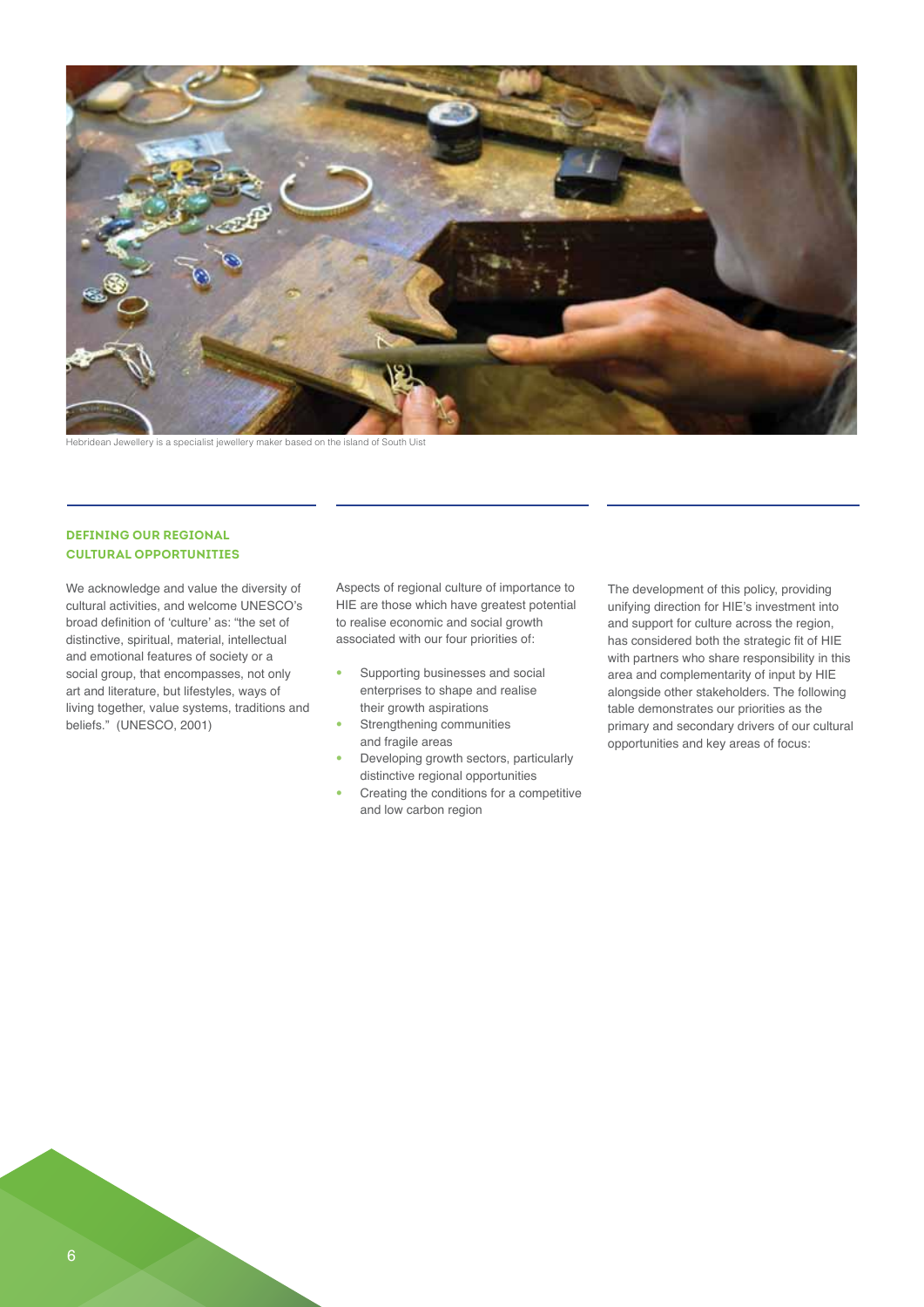#### **HIE priorities - Driving cultural outcomes**

| Primary drivers   | Developing growth sectors,<br>particularly distinctive<br>regional opportunities                             | Strengthening communities<br>and fraqile areas                                                                                |
|-------------------|--------------------------------------------------------------------------------------------------------------|-------------------------------------------------------------------------------------------------------------------------------|
| <b>Outcomes</b>   | Creative industries<br>$\bullet$<br>• Food and drink<br>$\cdot$ Tourism<br>• Transformational infrastructure | • Community led cultural activity<br>· Gaelic development<br>• Crofting community development<br>• Maximising heritage assets |
| Secondary drivers | Supporting businesses and social<br>enterprises to shape and realise<br>their growth aspirations             | Strengthening communities<br>and fraqile areas                                                                                |

The overview above allows the development of a summary matrix (below) which describes specific areas of activity (summary) and the impacts sought:

#### **Regional opportunities – activity and impact**

#### **Regional Influence**

#### **Activity:**

- Influencing partners to adopt a jointly developed vision for the region's culture
- Transformational cultural projects, by targeting new opportunities as they arise
- Optimising Highlands and Islands access to National Initiatives
- e.g Youth / Audience Development • Contributing to cultural research

#### **Impact:**

- Enhancing regional attractiveness
- Realising inward investment
- Maximising national and regional opportunities

#### **Growth Sectors**

#### **Activity:**

- Through route maps actions, account management and one to many products and solutions generate growth in:
	- Food and Drink
	- Tourism
	- Creative Industries
	- Cross sector integration

#### **Impact:**

- Jobs and wealth creation
- Economic resilience
- Internationalisation
- An authentic integrated visitor offer

#### **Resilient Rural Communities**

#### **Activity:**

- Community led growth
- Growth of creative activities
- Development of distinctiveness of place
- Maximisation of heritage assets
- Supporting community led cultural activity

#### **Impact:**

- Population retention and growth
- Community confidence and identity
- Growth of tourism in fragile areas
- Diversification of communities - demographics, opportunities and skills

#### **Participation and Community Cultural Development**

#### **Activity:**

- Gaelic development
- Crofting community development
- Community cinema (including mobile)
- Fèisean and traditional arts
- Creating opportunities to participate
- Skills development and internships

#### **Impact:**

• Community cohesion and confidence

المعانيات بالمنابذ

- Resilient rural communities
- Population retention and growth
- Regional audience development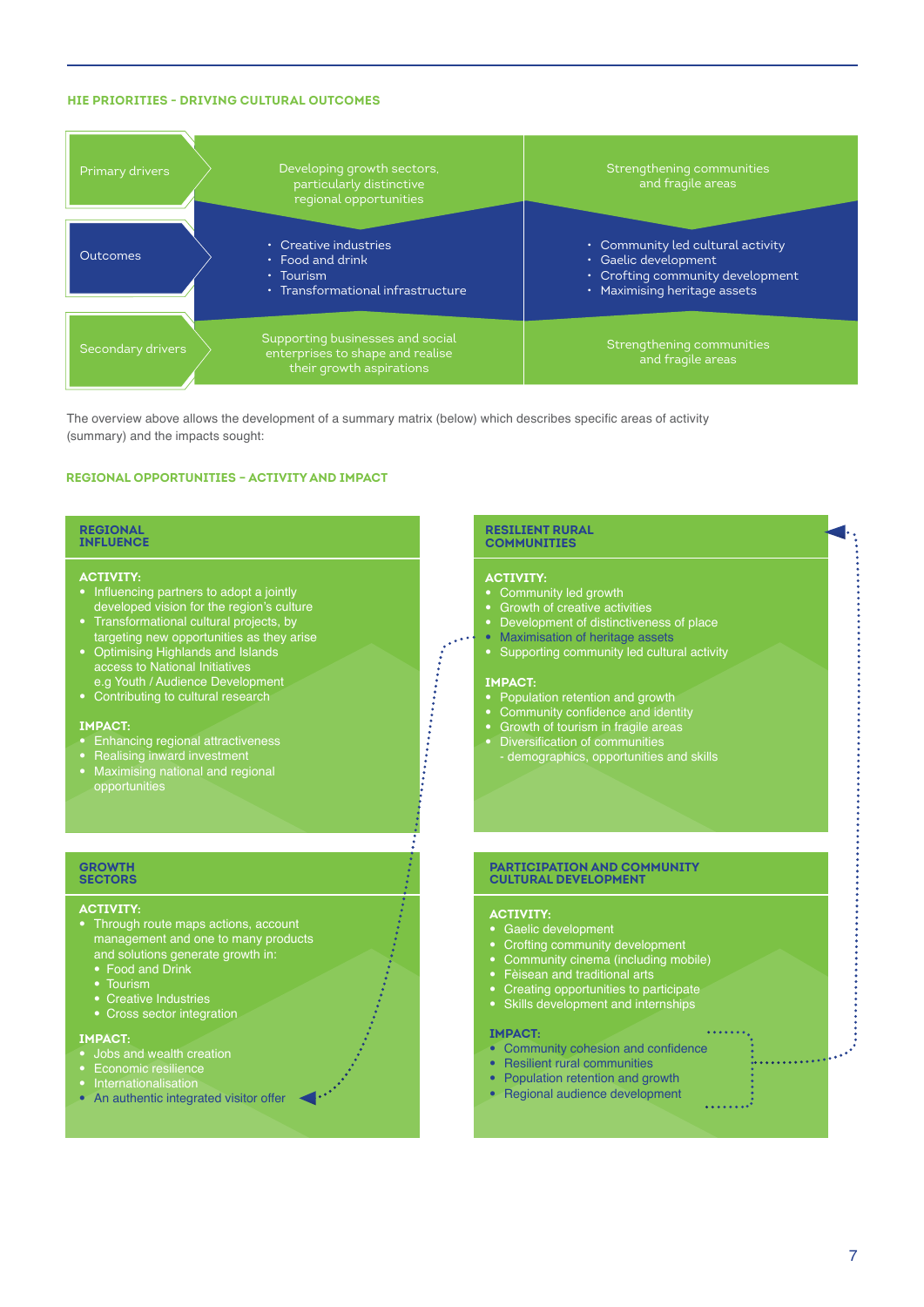

Highland Park distillery, Orkney

#### **Defining our scope**

The wealth of cultural assets across our region presents a broad range of opportunities. These are outlined below:

#### **Creative industries opportunity**

The opportunity in this sector is in the continuing demand for high quality content, with technology allowing increased innovation both in production and distribution. While technology allows the creative entrepreneur to take control of more elements of the supply chain, we recognise the linked opportunity for HIE with partners to support the sector to address changing skills requirements. Ensuring the creation of the best possible quality of content, maximising existing delivery mechanisms and developing new opportunities, including the move from mass to niche markets and the shift in the role of the creative person to encompass retailing are significant opportunities.

Our investments will focus on identified potential in the screen/broadcast, music, writing/publishing, fashion/textiles and crafts sub-sectors. The rollout of next generation broadband is a significant opportunity for our creative industries, which we will help

prepare our clients to take full advantage of. We will also advance our support in maximising the capacity of the sector to internationalise the region's creative content.

#### **Tourism opportunity**

The opportunity in this sector is to work with the tourism industry to create better experiences based on our strong assets in our landscape, heritage, language and traditions, and across our most remote and rural areas. Areas of focus will include programmes for marine tourism, supporting the increased commercial connectivity of community/social entrepreneurial tourism activities and powerfully link provision into localities – all of which can generate significant positive impacts in many remote communities. Through capital investment in key locations with better co-ordination and promotion, we can create economic return from our culture, taken in this context as our coastal scenery, attractive communities, our islands and distinctive food and drink. We will also advance intelligence sharing and act to maximise impact from cultural activity as part of vibrant tourism economies across our region.

#### **Food and drink opportunity**

Tradition, customs and culture are often embedded in local food and beverage production and consumption. The food and drink sector within our region offers speciality foods of local provenance, prepared by skilled craftspeople and often offered within a traditional setting. The opportunity is to use our culture to help create value through, for example, more Protected Geographical Indication (PGI) status products – more companies developing distinctive branding and better placed to tell the story about connections between their product, place and the people who produce it. Authenticity of product, strong connections to localities, and a well defined regional offer for this sector all bring potentially transformational impacts for the Highlands and Islands region.

#### **Cross-sectoral/regional opportunity**

Perhaps the most obvious cross-sectoral, culture-focused opportunity relates to events and festivals. Last reviewed in 2009, HIE's events and festivals policy has now been fully integrated into this policy, HIE: Ambitious for Culture. As we facilitate a step change in the contribution that cultural tourism can make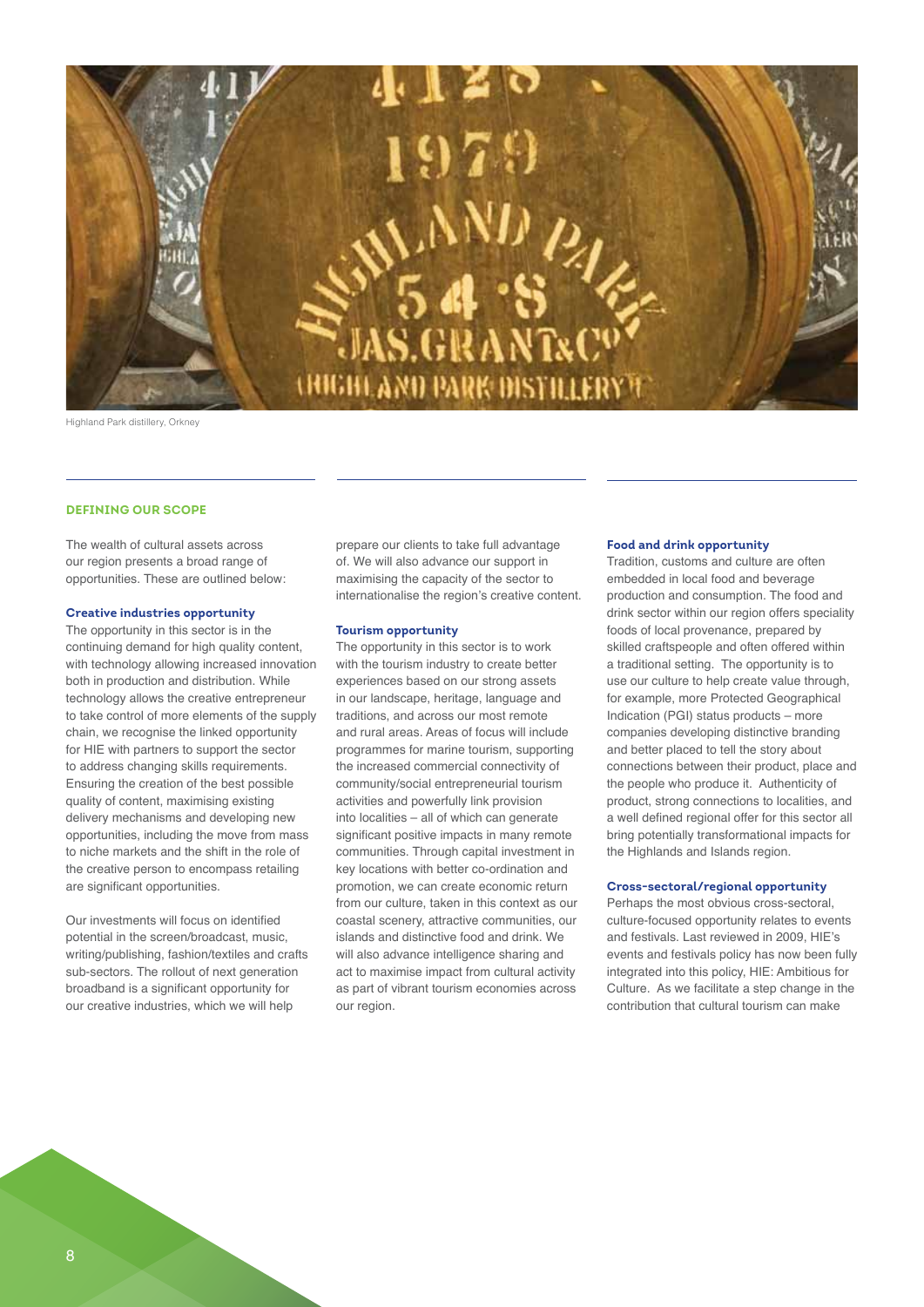

Glenfinnan monument situated at the Head of Loch Shiel

for our region, we will target our support to regionally significant events and festivals that demonstrate specific and measurable social and economic benefits which have evidenced longevity for the communities in which activities take place. A particular focus will be placed on where legacies enhance the resilience and capacity of our most remote and rural communities.

#### **Heritage opportunity**

Heritage assets, both tangible and intangible, can powerfully define the identity of a community, a region and a country. To date our regional cultural assets have not always been fully optimised in terms of their contribution to the attractiveness of the region, the fundamental role they play in defining the unique and authentic visitor experiences our region offers, and as the focus of distinctive communities across our region.

HIE will work with partners and communities to optimise the contribution that heritage assets make to generating 'sense of place' for our communities, enhancing regional attractiveness and providing high profile, inspirational and authentic visitor experiences.

#### **Gaelic opportunity**

Scottish Gaelic is a rich asset for Scotland, but particularly for the HIE area where it is alive as a community language, including across many of our islands and the western seaboard. HIE's research into the Economic and Social Impact of Gaelic as an Asset, will inform how we focus our activity to enhance and spread best practice in capitalising on this unique and defining asset. It will also highlight areas where deploying Gaelic can bring social and economic advantage. This will inform procurement of future Gaelic development services, allow us to build on existing investments and enhance the account management process.

#### **Crofting opportunity**

Crofting is unique to the Highlands and Islands. This form of land tenure leads to collaborative land management and encompasses low intensity land use, integration within the landscape and biodiversity benefits. It is a strong repository for Gaelic culture and regional dialects and is a style of living characterised by attachment to the land and individuals pursuing multiple occupations. Crofting is therefore recognised as a cultural activity in its own right. We will continue to support crofting community development, working with communities to

integrate crofting-related developments to enable collaborative communities and the connection of the next generation of crofters with crofting, bringing about benefits including population retention, maintaining traditions, and resilience of our rural communities.

#### **Community-led opportunity**

We recognise the contributions that community-led cultural activity makes, through employment creation, participation and community cohesion, engendering a sense of place and increasing community confidence. Cultural community activities can be shown to add significant value to the quality of life offer within our more remote communities, supporting population retention, growth and a more resilient demographic. We will evolve our programme of capacity building support for community-led use of cultural assets, particularly where those demonstrate sustainable contributions to the tourism and creative industries sectors. We will enable talent development, increase community leadership of, and participation in, cultural activity, and support activities which develop sense of place and build community confidence. In maximising communityled cultural opportunities, we will directly contribute to increasing the resilience of our rural communities.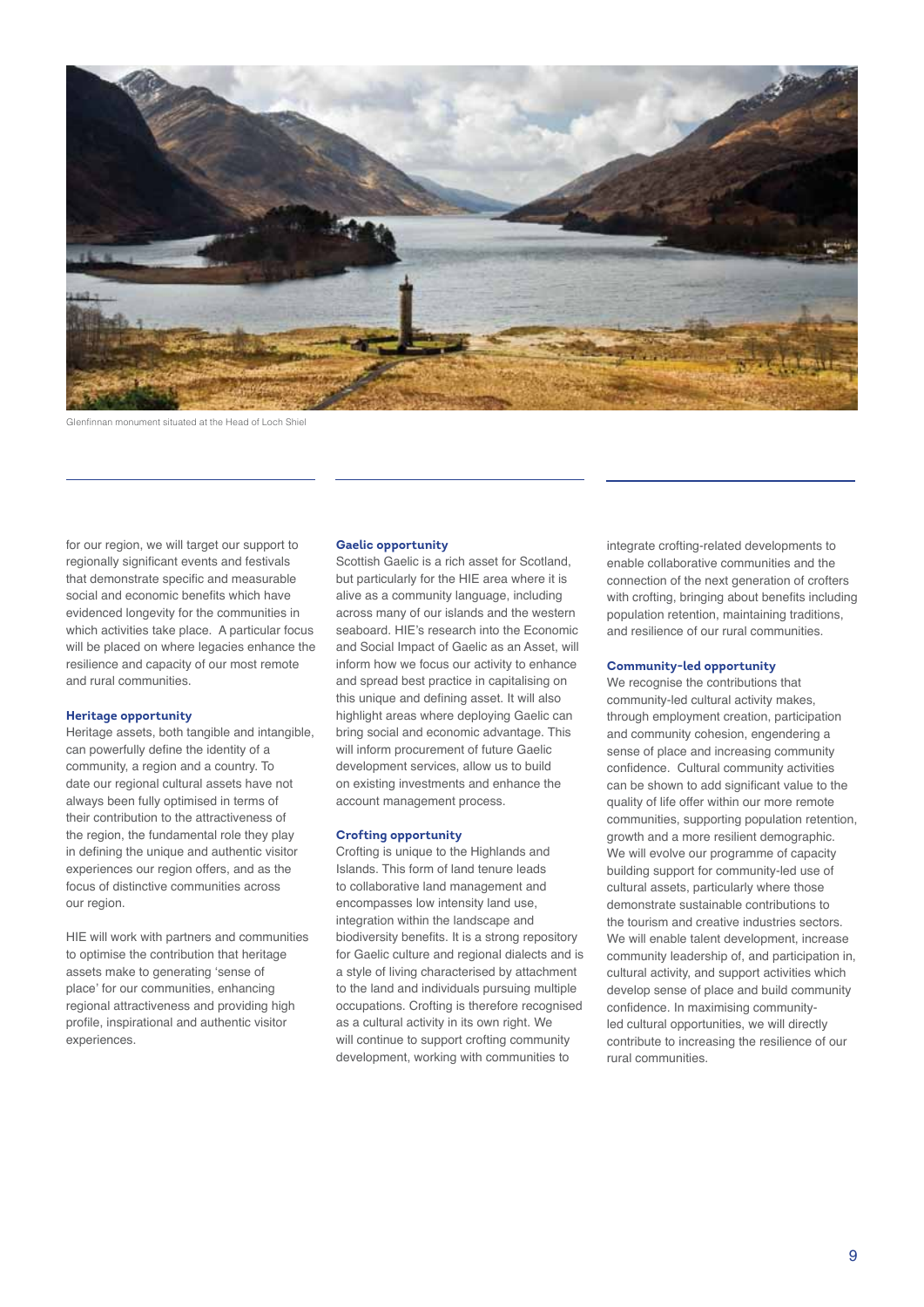

Dancers Rick Nodine and Jovair Longo from Bodysurf perform at the Findhorn Foundation Universal Hall.

#### **Partnerships**

Cultural activity presents significant opportunities for social and sector growth, but requires well considered investment of our finite human and cash resource, proportionate to the benefits we can derive. In maximising benefits, we will focus our efforts with those of regional and national partners such as our local authorities and key national agencies. Locally, we will also work in partnerships with businesses, social enterprises and communities where alignment is clear, and with other partners whose activity may or may not be primarily focused on the delivery of cultural activities, but where opportunities for development initiatives within culture are apparent.

We will focus our actions and partnership investments where these generate significant, measurable impact. In reciprocal partnerships, we will share intelligence, knowledge and skills in collaboration with key stakeholders to enable informed decision making, prioritisation of initiatives and to drive greatest benefits from HIE investments.

We will lead on collaborating with partners locally and nationally to secure co-ordination of actions. For example, around audience development, support for touring arts and

production, which are a key focus of Creative Scotland, we will work in partnership to highlight opportunities, particularly those that in tandem deliver broader outcomes supportive of HIE priorities – ensuring that our region benefits from Creative Scotland's investment in these areas. We will also contribute to policy development initiatives, together with our partners, to influence Government and partner agency policy setting and reviews. We will create new partnerships and advance existing relationships as we achieve this.

#### **Our approach**

Our objective is to achieve the greatest overall impact from our actions to enhance the cultural environment of the Highlands and Islands, and bring about transformational change across all parts of the region, including in our most remote and rural communities.

In delivering our ambitions for culture, we make the following commitments to:

- Define and Promote our cultural offer. through shared intelligence across our region, enabling alignment of actions by partners and HIE
- Influence and lead multi-agency partnerships to pro-actively take forward prioritised initiatives
- Support businesses and social enterprises committed to sustainable growth within related sectors through access to support, products and account management
- Strengthen communities, enabling cultural activities and sustainable projects which bring about community capacity building, as part of medium and long-term plans to accelerate community cultural development
- Identify and act on opportunities, together with our partners, to undertake research which informs future HIE efforts to accelerate sector growth
- Prioritise investment of our finite resources flexibly to focus on maximising the potential contribution to our four Operating Plan priorities
- Manage and review our interventions to ensure that they are and remain the most effective, impactful and additional ways to optimise economic and social benefits through culture
- Resource our commitments appropriately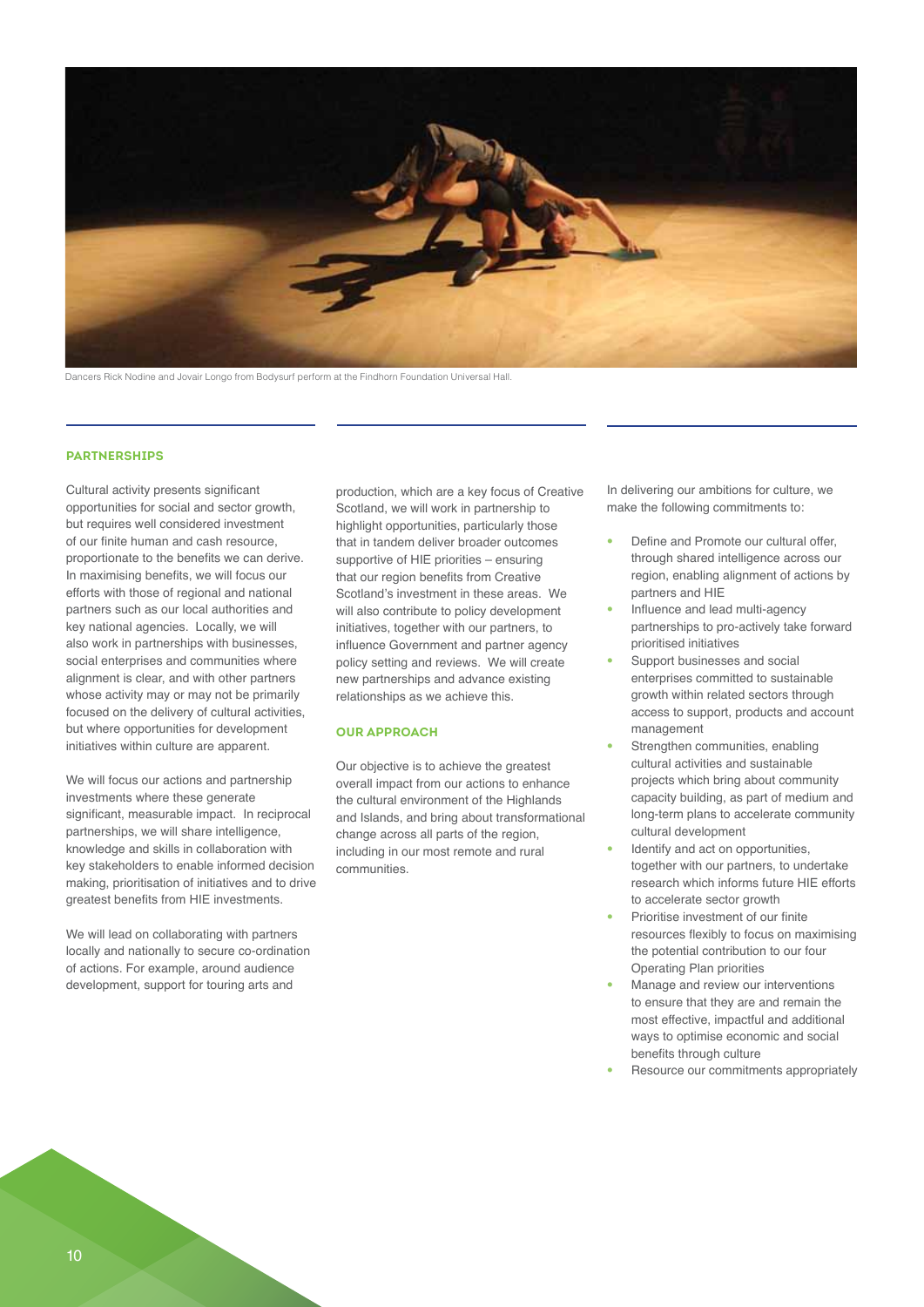

Mareel, Shetland - the UK's most northerly music, cinema and creative industries centre.

#### **Outcomes**

As we optimise our region's cultural, heritage and creative assets, we will enable:

- **Maximisation of national and regional opportunities** realised through visibility of evidenced opportunities and strong partnerships together with complementary contributions from stakeholders where there is alignment of intent and resources.
- **Inward investment**, influenced and leveraged by HIE's own investment, which enables the development of strategic **transformational cultural infrastructure projects**, both physical and virtual, particularly where those can be realised in fragile areas. Linked to other policy outcomes below, we will deliver **enhanced regional attractiveness** which supports **population retention and growth**.
- **Partnership working**, together with account management and specialist support, to realise increasing numbers of growth businesses and social enterprises, including collectives of creative individuals, in turn leading to, **employment and wealth creation**, growth in **internationalisation** and enhanced **economic resilience**.
- Cross-sector integration, strategically aligned with community ambitions, to realise **an authentic visitor offer** which in turn generates **growth of tourism in fragile areas.**
- **Diversified communities** which are confident and supported to pursue cultural initiatives and programmes which enhance demographics, optimise opportunities and develop skills

• **Community cohesion and confidence**, realised through participation in optimisation of cultural assets, benefits our most remote, rural communities. This in turn makes a direct contribution to resilient rural communities through sustainable cultural and heritage activities, which enable participation, capacity building, enhanced cohesion and **community confidence and identity**, together with realisation of income streams through cultural activities.

#### **Assessing impact**

A number of actions arising from this policy will be described within HIE sector route maps, area plans and directorate plans. Impacts derived from these and other bespoke actions will be collated and evaluated to inform periodic planning/policy reviews. The design of the reporting/feedback requirements will be developed to include an annual report to HIE's Board. A 'programme', HIE: Ambitious for Culture, will be set up on HIE's internal management system, so that all HIE supported, contributing financial projects and specialist advice projects can be transparently captured and recorded. A programme report will be developed so that, at any time, the impact of achievements and financial interventions supporting this policy can be prepared.

#### **Accountability**

All staff have responsibility for the implementation of this policy, and therefore accountability for its effectiveness rests with HIE's Leadership Team.

#### **Adoption and review**

This policy was approved by the HIE Board on 30 April, 2013. It will be reviewed periodically and the first review will be not later than February 2018.

#### **Further information**

#### **Neil Ross**

Head of Community Growth T +44 (0)1463 244 267 E neil.ross@hient.co uk

#### **Ann Marie Reid**

Senior Social Cultural Enterprise Manager T +44 (0)1463244 209 E annmarie.reid@hient.co uk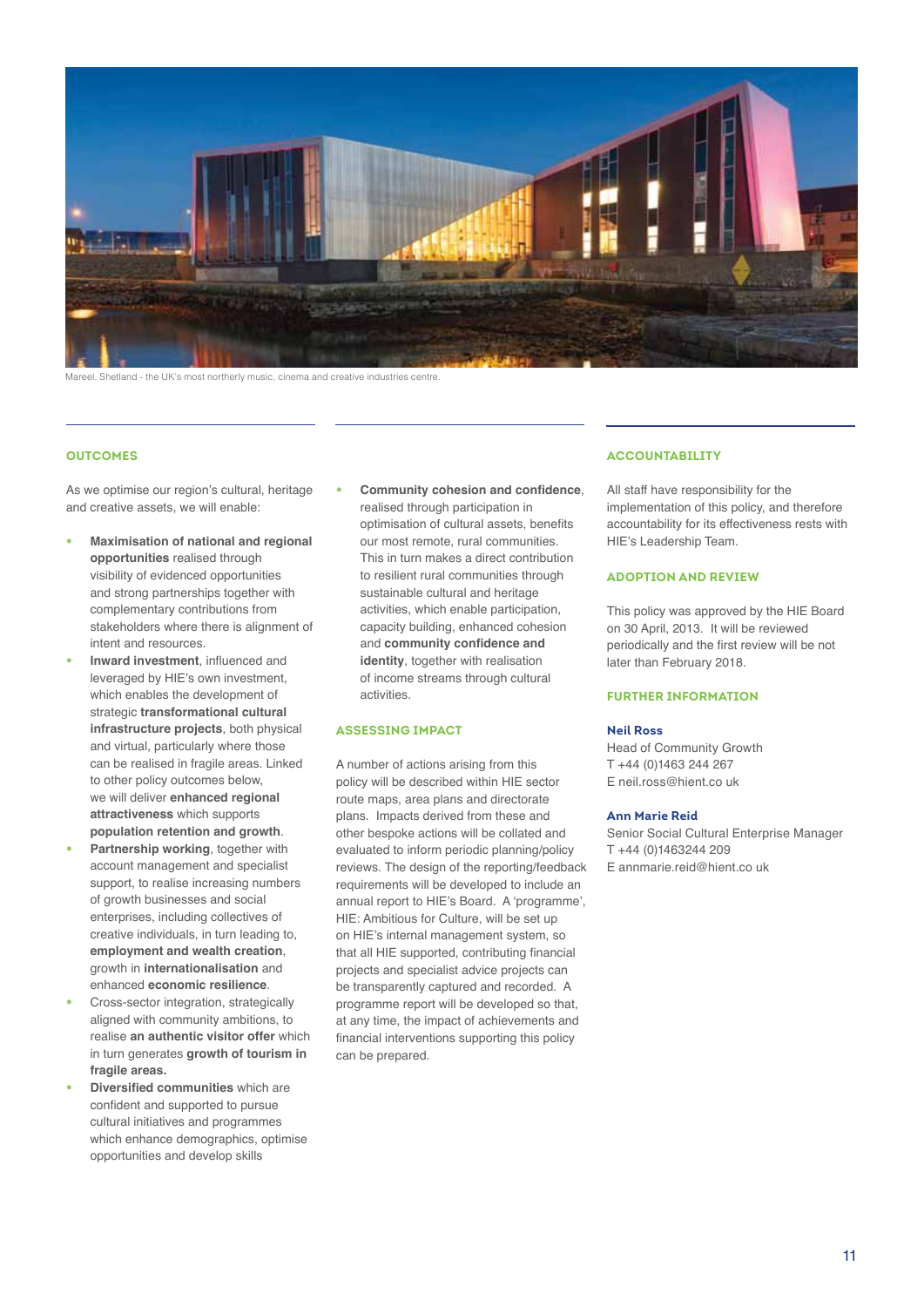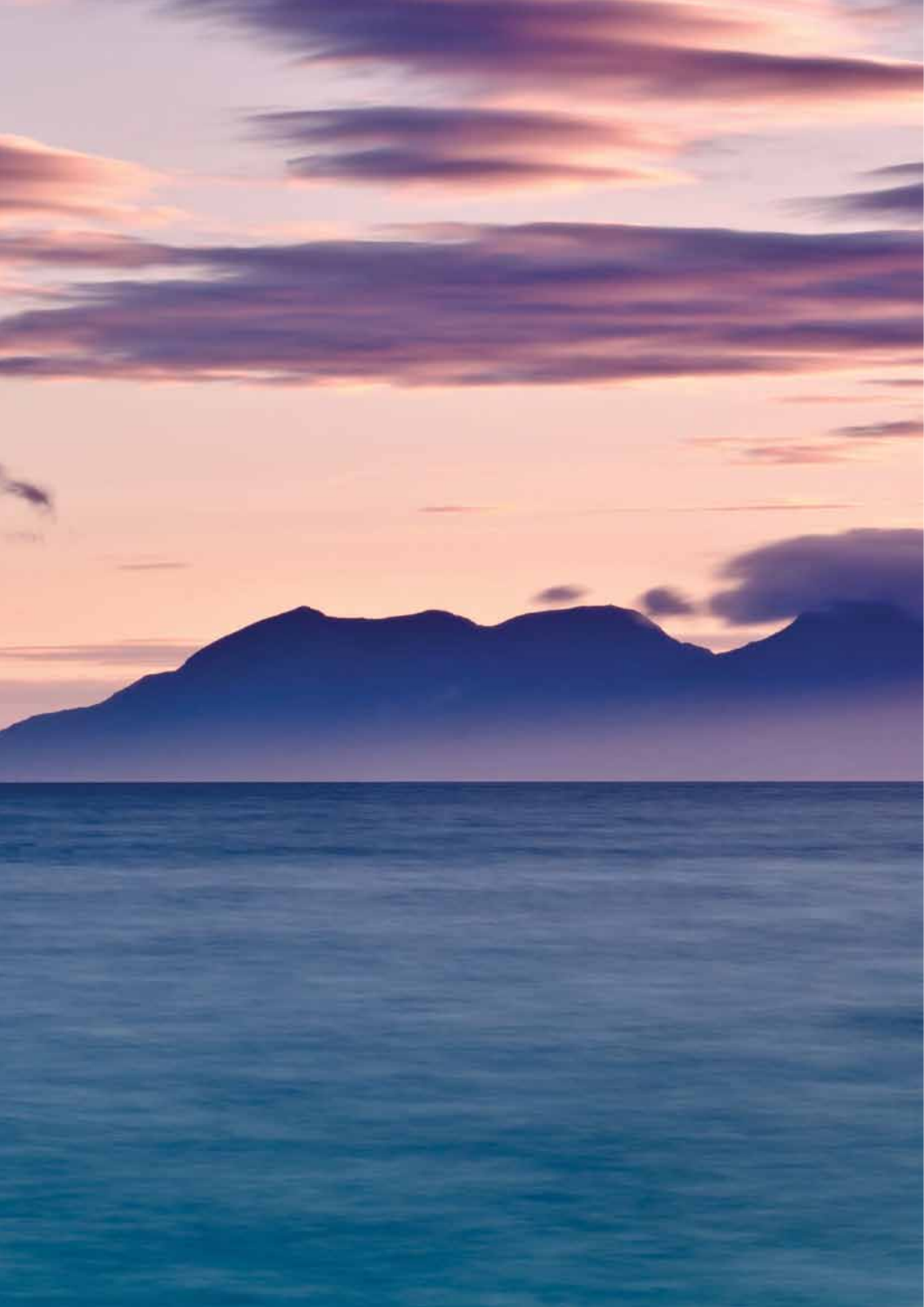

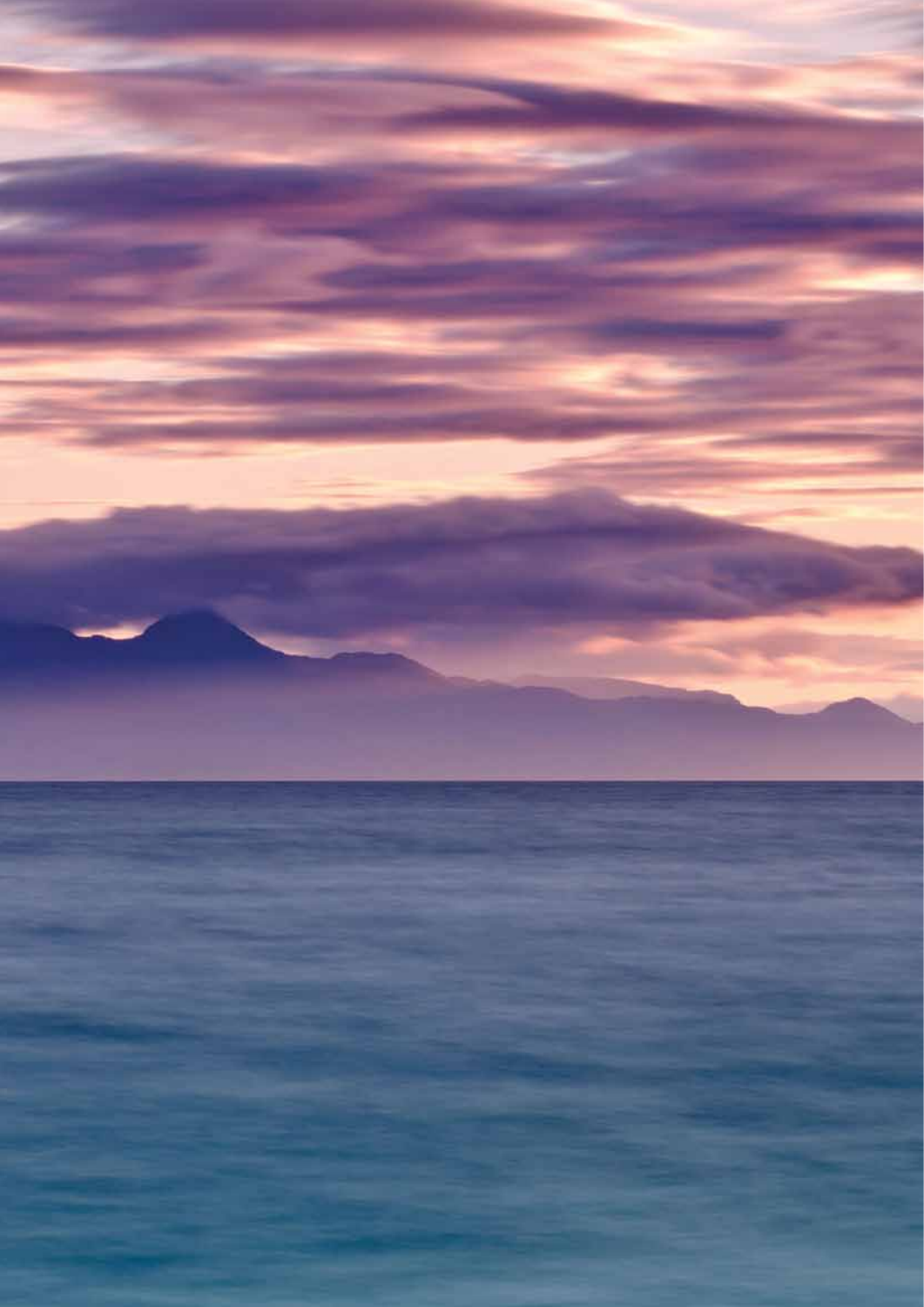

lisdosdturo nasadosdmoíng augs ddlaedb-dgist ,lóeo na nna sás na sdt a etdoianoA bdosdgoíR sa ladtaut as banoi-t nA

#### **EXPLAMALLS**

Fhad 's a tha sinn a' dèanamh am feum as motha de neartan cultarach, dualchais is cruthachail na roinne, cuidichidh sinn le:

- A' dèanamh am feuna as motha de chothroman nàiseanta is roinneil le bhith dèanamh follaiseach nan cothroman a th' ann agus le compàirteachais làidir còmhla ri taic bho luchd-uidhe a nì feum far an gabh ar goireasan is amasan a chur an sàs a dh'ionnsaigh an aon cheann-uidhe.
- Maoin ga cur an seilbh na roinne, air a tarraing agus air a tàladh le maoineachadh HIE, a leigeas leinn pròiseactan bun-structair cultarach a nì cruth-atharrachadh aig ìre ro-innleachdail a chur air adhart, an dà chuid feadhainn fhiosaigeach agus fheadhainn neofhiosaigeach, gu sònraichte an fheadhainn a ghabhas cur air adhart ann an sgìrean cugallach. Co-cheangailte ri toraidhean poileasaidh eile gu h-ìosal, nì sinn an roinn nas tarraingiche agus cuidichid sinn le phith gleidheadh sluagh na roinne agus ga lendachadh. Obair chompàirt, le manaidsearan- •
- cunntais is taic bho eòlaichean, a bheir dhuinn barrachd ghnothachasan is iomairtean sòisealta a tha a' fàs, a' gabhail a-staigh còmhlain de dhaoine cruthachail. Agus mar thoradh air sin, thig cosnaidhean is beartas, barrachd eadar-nàiseantachd agus eaconamaidh nas treasa.
- Aonadh thar earrainnean, a' freagairt gu ro-innleachdail air amasan nan coimhearsnachdan, a bheir cothroman dha-rìribh do luchd-tadhail agus mar

thoradh air sin chithear fàs ann an turasachd ann an sgìrean cugallach Coimhearsnachdan eadar-dhealaichte • aig a bheil misneachd agus a gheibh taic gus iomairtean is prògraman cultarach a chur an gnìomh a chuidicheas le deamografaidh an t-sluaigh, a nì am

feum as motha de na cothroman agus a leasaicheas sgilean Coimhearsnachdan aonaichte is misneachail, a thig bho bhith dol an sàs ann a bhith dèanamh am feum as motha de ar neartan cultarach, agus a bheir buannachd do ar coimhearsnachdan dùthchail as iomallaiche. Cuidichidh sin le bhith stèidheachadh choimhearsnachdan làidir dùthchail tro ghnìomhan cultarach is dùthchail a tha seasmhach, a bhrosnaicheas compàirt, leudachadh chomasan, barrachd aonaidh agus a bheir misneachd is fèin-

aithne do choimhearsnachdan, agus às an tig teachd-a-steach bho ghnìomhan

## cultarach.

**EXEMPLE BUAIDHE** 

Bidh grunn ghnìomhan, a nithear mar thoradh air a' phlana seo, air am mìneachadh sna mapaichean stiùiridh aig HIE airson nan earrainnean, na planaichean sgìreil agus planaichean nan àrd-roinnean. Thèid sn6e uis ueywouu6 eu oyq ueaypienq bho ghnìomhan a dh'aona-ghnothach eile a chruinneachadh agus a mheasadh, agus bheir sinn stiùireadh dhuinn airson planadh/ath-sgrùdadh air poileasaidhean a nithear bho àm gu àm. Thèid cruth nan dòighean aithris/molaidh a dhealbh gus

am bi aithisg bhliadhnail ann airson Bòrd HIE. Thèid 'prògram', HIE: Àrd-amasan airson ar Cultair, a stèidheachadh taobh a-staigh an t-siostaim rian aig HIE, gus an urrainn do gach pròiseact, a gheibh taic bho HIE no a tha a' cruthachadh ionmhais, no pròiseactan le comhairle bho eòlaichean, a chomharrachadh is a chlàradh gu fosgailte. Thèid aithris a' phrògraim a dheasachadh, gus an urrainn, uair sam bith, a' bhuaidh a th' aig gnìomhan is taic-airgid a bheir taic don phoileasaidh seo a thomhas.

#### **CUNNIACHALACHD**

Tha uallach air gach neach-obrach gus am poileasaidh seo a chur an gnìomh, agus mar sin tha an t-uallach airson èifeachd a' phoileasaidh air Sgioba Stiùiridh HIE.

#### **h -sgrùdad h is at h ail òs làim h ab G**

Ghabh Bòrd HIE ris a' phoileasaidh seo air 30 Giblean, 2013. Thèid ath-sgrùdadh bho àm gu àm, agus feumar am poileasaidh athsgrùdadh co-dhiù ron Ghearran 2018 airson a' chiad uair.

#### **FURTHER INFORMATION**

#### **oss R except**

Head of Community Growth  $144(0)$  +44 (0) +44 1 E neil.ross@hient.co uk

#### **eid R arie M nn A**

Senior Social Cultural Enterprise Manager T +44 (0)1463244 209 E annmarie.reid@hient.co uk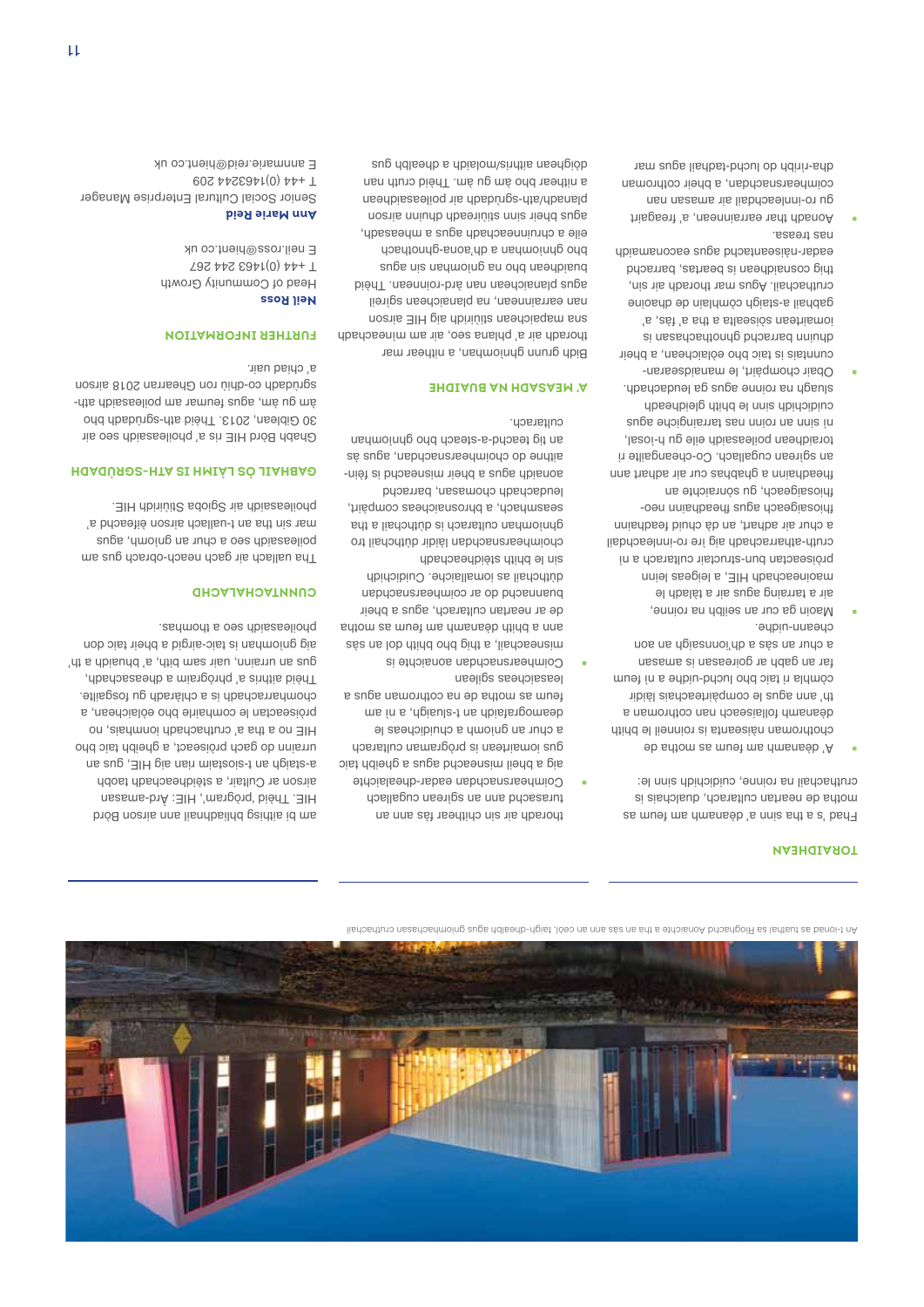

Dannsairean Rick Nodine agus Jovair Longo bho Bodysurf a' dannsa aig Talla Coitcheann Buidheann Inbhir Eireann

#### **COMPÀIRTEACHAS**

Gheibhear cothroman nach beag airson fàs sòisealta is fàs sna diofar earrainnean eaconamach tro ghnìomhan cultarach, ach airson sin feumar ar goireasan daonna is ionmhais a chur gu feum le cùram, agus a rèir nam buannachdan a thig às. Gus a' bhuannachd as motha fhaighinn, obraichidh sinn gu h-àraidh còmhla ri ar luchd-compàirt roinneil is nàiseanta, leithid na h-ùghdarrasan ionadail agus na prìomh bhuidhnean nàiseanta. Aig ìre ionadail, nì sinn obair chompàirt le gnothachasan, iomairtean sòisealta agus coimhearsnachdan far a bheil e soilleir gu bheil ar n-amasan a' freagairt air a chèile, agus le luchd-compàirt eile nuair a tha an obair aca gu sònraichte a' buntainn ri lìbhrigeadh gnìomhachd chultarach, agus uaireannan nuair nach eil, ach nuair a tha e soilleir gu bheil cothroman airson iomairtean leasachaidh an lùib chultair.

Bidh ar gnìomhan is ar maoineachadh compàirteach gu h-àraidh ag amas air iomairtean a bheir buaidh mhòr a ghabhas tomhas. Ann an compàirteachais choobrachaidh, nì sinn roinn air toinisg, eòlas agus sgilean ann an co-bhuinn ri prìomh luchd-uidhe a leigeas leinn co-dhùnaidhean a dhèanamh le eòlas, prìomhachas a chur air iomairtean iomchaidh agus a' bhuannachd as motha as urrainnear fhaighinn bho thaic HIE.

Stiùiridh sinn co-obrachadh le luchd-compàirt gu h-ionadail is gu nàiseanta gus an tèid ar gnìomhan a cho-òrdanachadh. Mar

eisimpleir, a thaobh leasachadh èisteachdan, taic do chuairtean ealain is dèanamh ealain, a tha nam prìomh amasan aig Alba Chruthachail, obraichidh sinn còmhla gus na cothroman a shanasachd do dhaoine, git ns as nnishbasht na strìoisnnós ug builean nas fharsainge a dh'fhreagras air prìomhachasan HIE - nì seo cinnteach gum faigh ar roinn buannachd à taic Alba Chruthachail sna raointean sin. Cuideachd, bheir sinn taic do dh'iomairtean airson poileasaidhean a stèidheachadh, còmhla ri ar luchd-compàirt, a bheir buaidh air an Riaghaltas agus air poileasaidhean ar buidhnean compàirt nuair a tha iad gan stèidheachadh is gan ath-sgrùdadh. Cruthaichidh sinn compàirteachais ùra, agus togaidh sinn air dàimhean a th' againn mu

#### **d FEALLSANACHD**

Tha e na amas dhuinn gun toir ar gnìomhan a' bhuaidh as motha as urrainn gus cultar na Gàidhealtachd is nan Eilean a leasachadh, agus gus cruth-atharrachadh a thoirt air gach pàirt den roinn, a' gabhail a-steach ar coimhearsnachdan as iomallaiche agus as dùthchaile.

thràth, fhad is a thrath in the sum is an independent

Ann a bhith coileanadh ar n-àrd-amasan airson cultair, tha na geallaidhean a leanas againn:

Mìnich is cuir air adhart ar cothroman • cultarach, tro eòlas co-roinnte air feadh na roinne, a' leigeas le HIE is ar luchdcompàirt obrachadh a dh'ionnsaigh nan aon amasan

- Thoir buaidh air is stiùir compàirteachais le iomadh buidheann gus iomairtean le
- prìomhachasan a thoirt gu buil iad fhèin Taic do ghnothachasan is integried. sòisealta a tha ag amas air fàs
- seasmhach sna earrainnean iomchaidh, le bhith toirt cothrom dhaibh air taic, bathar agus manaidsearan-cunntais A' neartachadh choimhearsnachdan, a' • leigeas leotha gnìomhachd chultarach
- is pròiseactan seasmhach a chur air adhart a nì leudachadh air comasan nan coimhearsnachdan sin, mar phàirt de phlanaichean meadhan-ùine is ùine-fhada gus taobh cultarach choimhearsnachdan a leasachadh gu uien
- Comharraich is gabh cothroman, còmhla ri ar luchd-compàirt, gus rannsachadh a dhèanamh a stiùireas oidhirpean HIE gus fàs a mheudachadh sna diofar earrainnean
- Roghnaich prìomhachasan airson cur an seilbh ar goireasan crìochnach ann an dòigh shùbailte feuch an cuir iad chun na h-ìre as motha as urrainn dhaibh ris na ceithir prìomhachasan sa Phlana Gniomh againn
- Stiùir is sgrùd an taic a bheir sinn seacµad dha gear uniteach dh bheil e cho èifeachdach, buadhach agus torrach agus a bu chòir dha a bhith ann a bhith cruthachadh bhuannachdan eaconamach is sòisealta tro chultar Comharraich taic is ionmhas iomchaidh •
- airson ar geallaidhean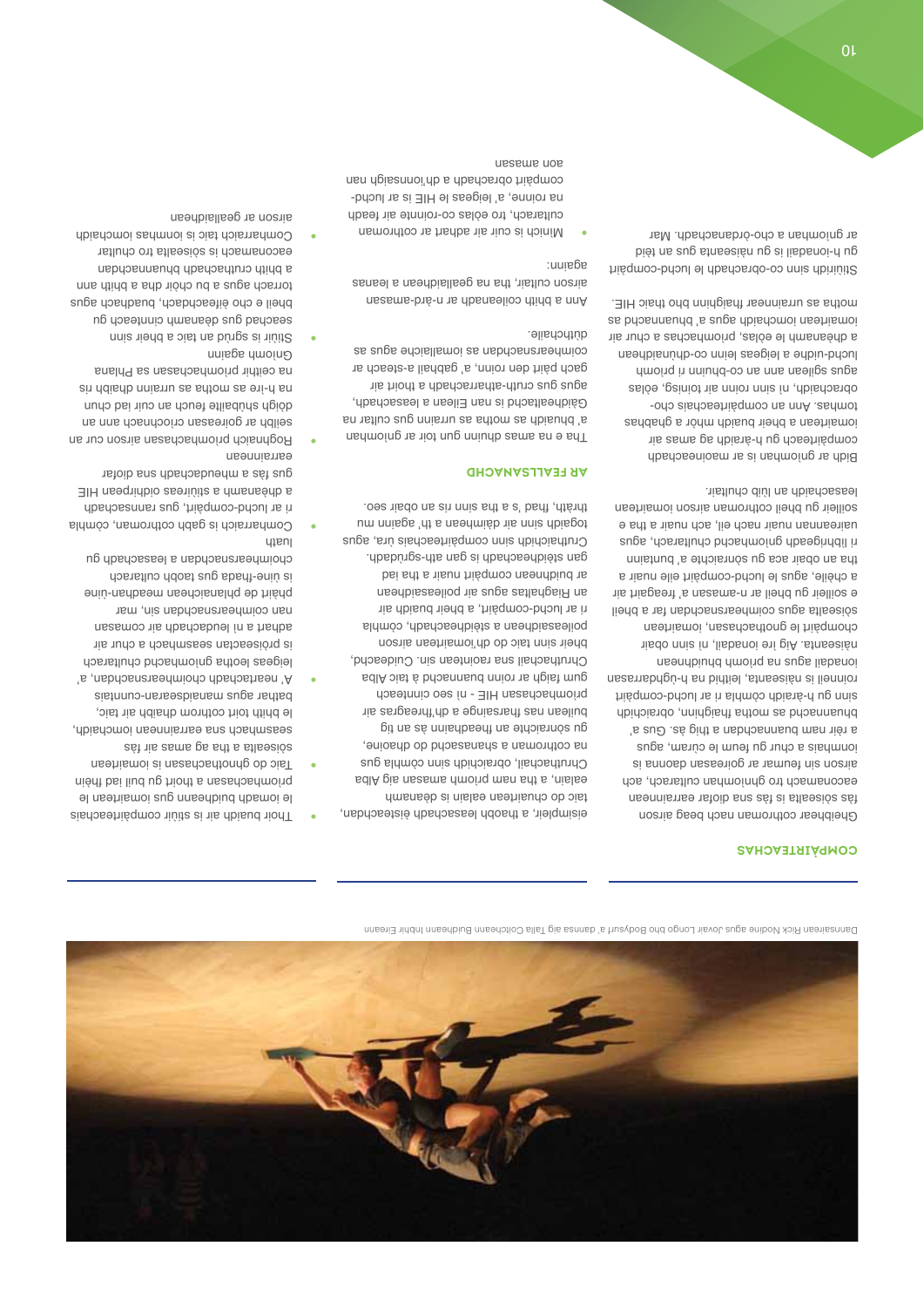

Carn-cuimhne Gleann Fhionghain aig Ceann Loch S

#### **Cothroman air an stiùireadh le coimhearsnachdan**

Tha sinn a' tuigsinn an diofar a nì gnìomhachd chultarach a tha air a stiùireadh le coimhearsnachdan: tha e a' cruthachadh chosnaidhean, tha coimhearsnachdan aonaichte is compàirteach ann, nì e ceangal eadar daoine is an t-àite far a bheil iad a' fuireach agus bheir e misneachd don choimhearsnachd. Cuiridh gnìomhan cultarach ann an coimhearsnachdan gu mòr ri dòigh-beatha nan coimhearsnachdan as iomallaiche againn, agus cuidichidh sin le bhith cumail sluagh agus fàs sua coimhearsnachdan. Thèid taic a tiont do choimhearsnachdan airson iomairtean a tha a' dèanamh feum de neartan cultarach, gu sònraichte nuair a sheallas iad gu bheil iad a' cur, ann an dòigh sheasmhach, ri turasachd is na gnìomhachasan cruthachail. Cuidichidh el nuis de appropriad thàlantan, coimhearsnachdan a tha airson pàirt a ghabhail ann gnìomhachd chultarach a stiùireadh agus bheir sinn taic do ghnìomhachd a nì ceangal eadar daoine is àiteachan agus a bheir misneachd do choimhearsnachdan. Ann a bhith gabhail nas urrainnear de chothroman air an stiùireadh le coimhearsnachdan, bidh sinn a' cur ri innleachd is spionnadh ar coimhearsnachdan dùthchail.

Eaconamach is Sòisealta stiùireadh dhuinn air far a bheir sinn seachad taic agus mar a nì sinn feum den neart air leth a tha seo. Bheir e iomradh na buannachdan sòisealta is eaconamach agus stiùiridh air mar a bheir sinn taic do sheirbheisean leasachaidh Gàidhlig san àm ri teachd. Cuidichidh e sinn gus togail air na pròiseactan a fhuair taic bhuainn mu thràth agus thig piseach air an obair a nì ar manaidsearan-cunntais.

#### **Cothroman ann an croitearachd**

Chan fhaighear croitearachd ach air a' Ghàidhealtachd agus sna h-Eileanan. Mar thoradh air an seòrsa còir-fearainn seo, obraichidh daoine còmhla agus iad a' cumail rian air an fhearann agus cha dèanar feum ro mhòr den talamh, bidh an t-àiteachas a' freagairt air an tìr agus bid haobh ann a thaobh biiomadachd. Tha pàirt mòr aige ann a bhith gleidheadh cultar na Gàidhlig agus a cuid dhualchainntean, agus e na dhòigh-beatha le ceangal làidir ris an talamh agus far am bi barrachd is aon obair aig daoine. Mar sin, thathar a' coimhead air croitearachd mar ghnìomh cultarach e fhèin. Cumaidh sinn oirnn a' toirt taic do bhith leasachadh choimhearsnachdan croitearachd, ag obair còmhla ri coimhearsnachdan gus am bi leasachaidhean croitearachd fighte a-steach de un cupiumearsachd an dèan an dèan an dèan ath ghinealach de chroitearan ceangal ris an fhearann. Às an sin, thig buannachdan, mar a' gleidheadh sluagh, a' cumail suas cleachdaidhean, agus a' cruthachadh choimhearsnachdan dùthchail a tha làidir.

> air maireachdainn sna coimhearsnachdan sa bheil iad a' tachairt. Cuirear cudrom gu h-àraidh air far an daingnich dìleab sam bith seasmhachd is comasan ar coimhearsnachdan as iomallaiche is as dùthchaile.

#### **Cothrom a thaobh dualchais**

Faodaidh neartan dualchais, an dà chuid faicsinneach agus do-bheantainn, buaidh mhòr a thoirt air an ìomhaigh a th' aig coimhearsnachd, roinn no dùthaich. Thuige seo, cha do rinneadh am feum as motha a b' urrainnear de neartan cultarach ar roinne a thaobh mar a dh'fhaodadh iad cuir ri cho tarraingeach 's a tha an roinn, cho fìor chudromach agus a tha iad gus dèanamh cinnteach gum bi turas sònraichte is susbainteach aig luchd-tadhail nar roinn, agus mar dhòigh gus sealltainn na diofar choimhearsnachdan eadar-dhealaichte a th' againn san roinn. Obraichidh HIE còmhla ri luchd-compàirt is coimhearsnachdan gus an toir ar neartan cultarach a' bhuaidh as motha as urrainn dhaibh air: a' cruthachadh 'ceangal' eadar àiteachan is coimhearsnachdan, a' dèanamh na roinne nas tarraingiche, a' cruthachadh àiteachan is gnìomhachdan do luchd-tadhail a tha cliùiteach, togarrach agus drùidhteach.

#### **àidhlig <sup>G</sup> Cothrom a thaobh**

Tha Gàidhlig mar neart sònraichte do dh'Alba gu h-àraidh airson HIE far a bheilear ga bruidhinn mar chànan coimhearsnachd fhathast, anns na h-eileanan agus anns an taobh an iar. Bheir rannsachadh, a nì HIE air Luach a' Ghàidhlig mar So-Mhaoin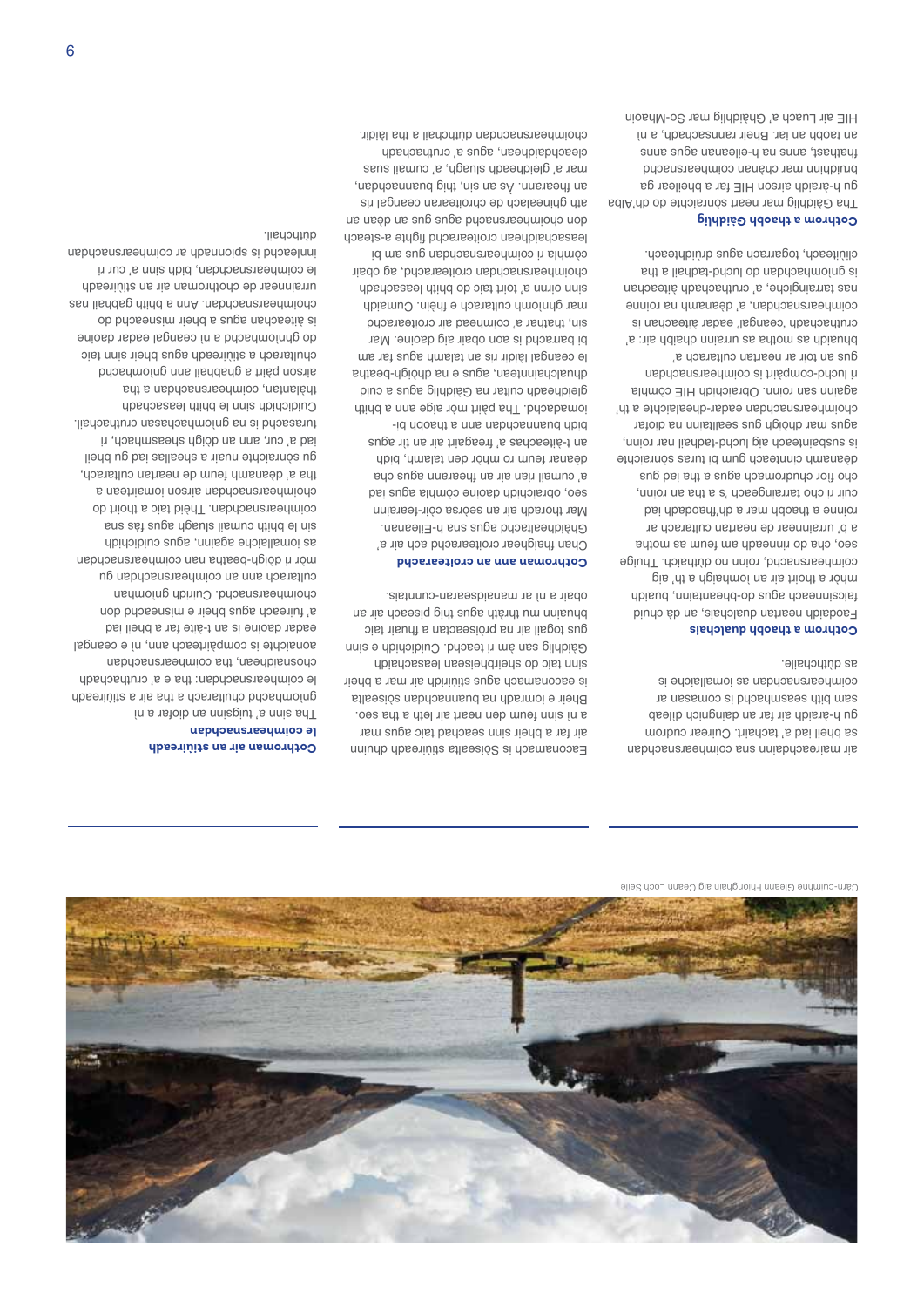

Taigh-Stail Highland Park, Arcaibh

## **N. MINEACHADH NAN**

**MAN AGAINN** 

Tha mòran chothroman anns na neartan cultarach ar sgìre. Seo iad gu h-ìosal:

#### **Cothroman sna gnìomhachasan**

#### **cruthachail**

Anns an roinn seo, tha iarratas ann airson susbaint a tha fìor mhath, agus teicneòlas a' leigeil le daoine a bhith ùr-gnàthachadh agus ann a bhith a' cruthachadh is a' sgaoileadh stuth. Ged a tha an teicneòlas a' leigeil leis an neach-tionnsgain chruthachail smachd a ghabhail air barrachd mheuran den t-siostam solarachaidh, tha sinn a' faicinn a' chothruim do HIE is a luchd-compàirt taic a thoirt don roinn gus frithealadh air feumalachdan a thaobh sgilean. 'S iad na cothroman mòra san earrainn seo: a' dèanamh cinnteach gum bi susbaint fìor bharraichte ann, gun dèanar am feum de mhodhan lìbhrigidh a th' ann mu thràth, agus gun cruthaichear cothroman ùra, an lùib sin, a' gluasad bho margaidean mòra gu beag, agus mar a tha dleastanasan an neach chruthachail ag atharrachadh gu bhith gabhail a-steach reic. Thèid ar taic mu choinneimh phròiseactan le comas soirbheachadh sna fo-earrainnean seo: sgrion/craoladh, ceòl, sgrìobhadh/ foillseachadh, fasan/aodach fighte agus ciùird. 'S e cothrom air leth a th' anns an ath ìre den bhann-leathann, a bhios ga thabhann, do na gnìomhachasan cruthachail, agus cuidichidh ainn ar luchd-dèiligidh gus làn bhuannachd fhaighinn às. Bheir sinn

taic seachad dhan roinn chruthachail a thaisbeanadh gu h-eadar-nàiseanta.

#### **urasachd T Cothroman ann an**

Tha cothrom ann obrachadh còmhla ris a' ghnìomhachas turasachd gus an roinn a' leasachadh ri linn ar neartan a thaobh na tìre, dualchas, cànan is seann-chleachdaidhean gasem mA .nniaga doallamoi naeriga ana nan raointean air am bithear a' cur cudrom tha: turasachd mara, a' brosnachadh barrachd cheanglaichean coimeirsealta eadar gnìomhachdan turasachd tionnsgalach sòisealta/coimhearsnachd agus a' dèanamh dàimh làidir eadar solar is àiteachan faodaidh seo uile buaidh mhòr a thoirt air tòrr choimhearsnachdan iomallach. Ri linn seilbh chalpa ga chur an sàs airson àiteachan cudromach le co-òrdanachadh is sanasachd nas fheàrr, bheir ar cultar toraidhean eaconamach dhuinn; a' toirt a-staigh gu sònraichte seallaidhean a' chosta, coimhearsnachdan tarraingeach, ar n-eileanan agus biadh is deoch na sgìre. Cuideachd, brosnaichidh sinn daoine gu bhith roinn eòlais agus cuidichidh sin gus an urrainn do ghnìomhachd chultarach buaidh mhòr a thoirt air eaconamaidh làidir na turasachd san roinn.

#### **Cothroman a thaobh biadh is deoch**

Gu math tric, tha dlùth dhàimh eadar dualchas, cleachdaidhean is cultar agus na dòighean anns am bi biadh is deochan

gan dèanamh is gan gabhail. Tha an roinn Biadh is Deoch a' tabhann seòrsachan bìdh sònraichte, air an deasachadh le daoine sgileil agus gu tric air an toirt seachad ann an suidheachaidhean traidiseanta. Th cothrom ann cultar a chleachdadh gus barrachd luach a chruthachadh, mar eisimpleir, tuilleadh bìdh le Comharra Tìre Dìonta (PGI) - barrachd chompanaidhean a' cruthachadh ìomhaigh shònraichte dhaibh fhèin le barrachd comais innse mu na ceanglaichean eadar am bathar aca, an t-àite agus na daoine a nì e. Faodaidh dearbhachd a' bhathair, ceanglaichean làidir ri àiteachan, agus gu sònraichte ag innse an atharrachadh mòr a nì an roinn seo airson a' Ghàidhealtachd agus na h-Eileanan. **Cothroman roinneil/thar earrainnean**

'S dòcha gur e an cothrom as follaisiche a th' ann a thaobh cultair thar diofar earrainnean, 's e na tachartasan is na fèisean. Chaidh am poileasaidh aig HIE a thaobh thachartasan is fèisean ath-sgrùdadh mu dheireadh an an 2009, agus tha sin a-nis air fhighe a-steach don phoileasaidh seo, HIE: Àrdamasan airson ar Cultair. Fhad 's a tha sinn a' cuideachadh le bhith dèanamh cruthatharrachadh air an uiread as urrainn do thurasachd chultarach cur ri soirbheachadh na roinne, bheir sinn ar taic do thachartasan liennio aní gis dosmonbuo sdt s nsesiét ai le buannachdan eaconamach is sòisealta a ghabhas tomhas agus le buaidh a tha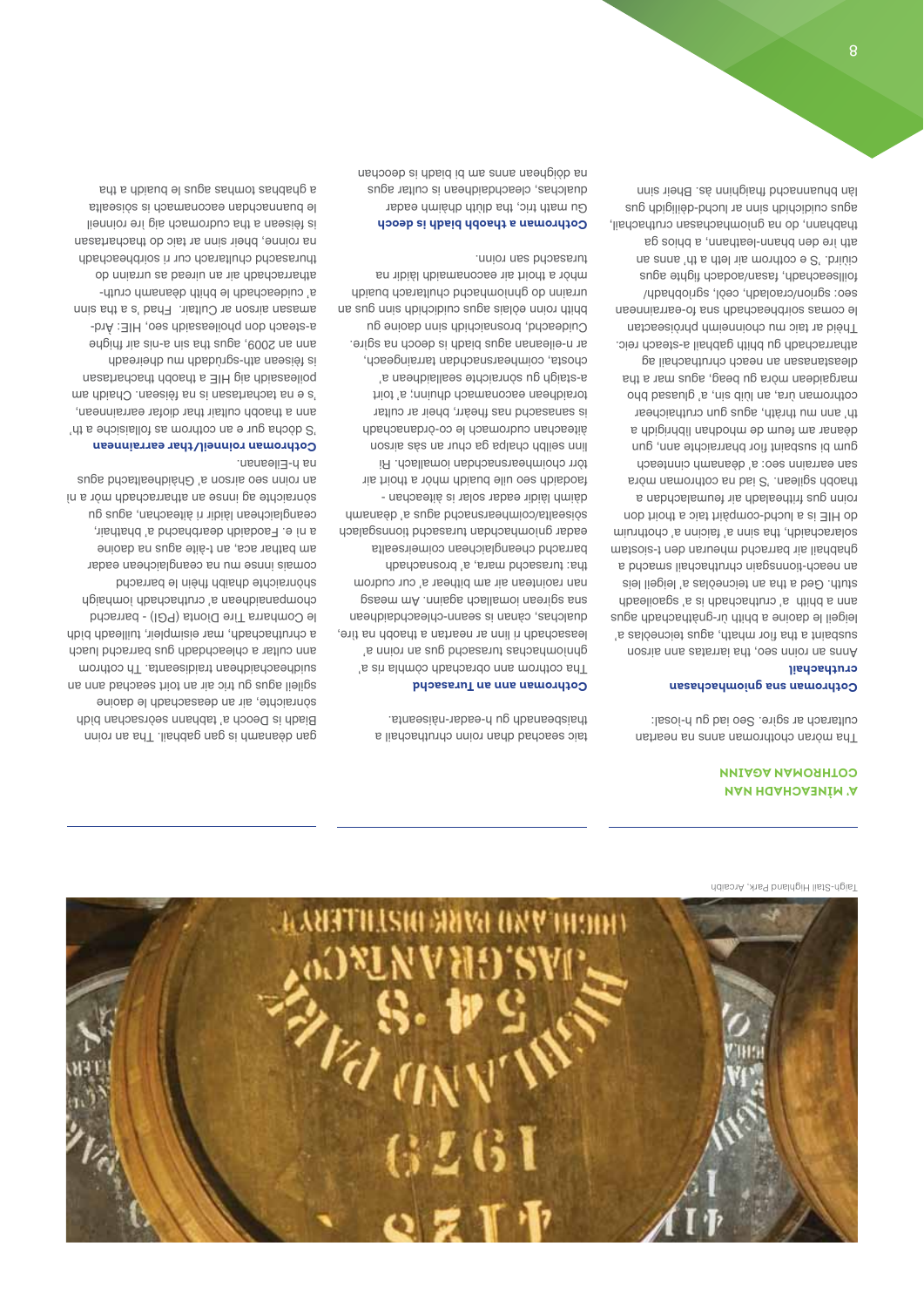### **FIQUARA HIS - A THA STIÙIREADH HORAIDHEAN CULTARACH**

| is sqirean dipplanach<br>meartachadh choimhearsnachdan                                                                                                                            | aca air ou a shealbh a shinn an thoirt gu buil<br>nsamme-d an atlaesiós naetriamoi ai<br>A' toirt taic do ghniomhachasan                                                                                                                                                                                                                                       | Dàrna gniomhan   |
|-----------------------------------------------------------------------------------------------------------------------------------------------------------------------------------|----------------------------------------------------------------------------------------------------------------------------------------------------------------------------------------------------------------------------------------------------------------------------------------------------------------------------------------------------------------|------------------|
| einm as motha de neartan dualchais<br>• Leasachadh choimhearsnachdan croitearachd<br>· Leasachaidhean Gàidhliq<br>le coimhearsnachdan<br>dheeniusta a nia doanatludo bdoadmoino · | . Bun-structair a ni atharrachadh<br>pubses in the public of the power of the public of the public or the public or the public or $\mathbf{p}$ and $\mathbf{p}$ and $\mathbf{p}$ and $\mathbf{p}$ and $\mathbf{p}$ and $\mathbf{p}$ and $\mathbf{p}$ and $\mathbf{p}$ and $\mathbf{p}$ and $\mathbf{p}$ and<br>• Biadh is Deoch<br>• Gniomhachasan cruthachail | Toraldhean       |
| is sqirean qipplanach<br>mebroament diperson in A                                                                                                                                 | 916 per junidos us cothroman souraichte don sgìre<br>easachada raf masmrior dhadoasael 'A,                                                                                                                                                                                                                                                                     | Priomh ghnjomhan |

Mar thoradh air an dealbh fharsaing gu h-àrd, gabhaidh clàr (gu h-ìosal) a chruthachadh le geàrr-chunntas air raointean gnìomhachd sònraichte agus na builean a thathar an dùil fhaicinn:

#### **COLHBOWAN BOINNEIL - GNIOMHAN IS BUILEAN**



## COULTARACH SA CHOIMHEARSNACHD<br>COMPÀIRT IS LEASACHAIDHEAN

**DOLHCHVIF FYIDIB<br>CÓIMHEVB2NVCHDVN** 

#### **: hmo nì G**

- Leasachaidhean Gàidhlig •
- Leasachadh choimhearsnachdan croitearachd •
- Taigh-dhealbh coimhearsnachd (a' gabhail a-steach feadhainn siubhail)
- Fèisean is ealain thraidiseanta •
- $\bullet$  A' cruthachadh chothroman gus pàirt a ghabhail
- Leasachadh sgilean is greisean-gnìomhachais •
- 
- **BOIL:**
- Coimhearsnachdan aonaichte is misneachail Coimhearsnachdan dùthchail làidir •
- Sluagh ga ghleidheadh is a' dol am meud
- A' leudachadh luchd-uidhe san sgìre •
- 

### **EARRAINNEAN FÀS EIL HB A FAR**

#### **:** HWOĮN9

**AIA HOIAUB**<br>BUAIDH AIR

- Tro gnìomhan an lùib mhapaichean stiùiridh, riaghladh chunntasan agus tro aon, no tòrr sheòrsaichean
- bathair is fhuasglaidhean thoir fàs air na h-earrainnean
- Biadh is deoch •
- $p$ urasachd  $\bullet$
- Gnìomhachasan cruthachail •
- Obair cho-aonaichte thar roinnean •
- 

#### **uil: B**

- Cruthachadh obraichean is beartas •
- Eaconamaidh làidir •
- Eadar-nàiseantachd •
- Cothroman fìor is aonaichte do luchd-tadhail •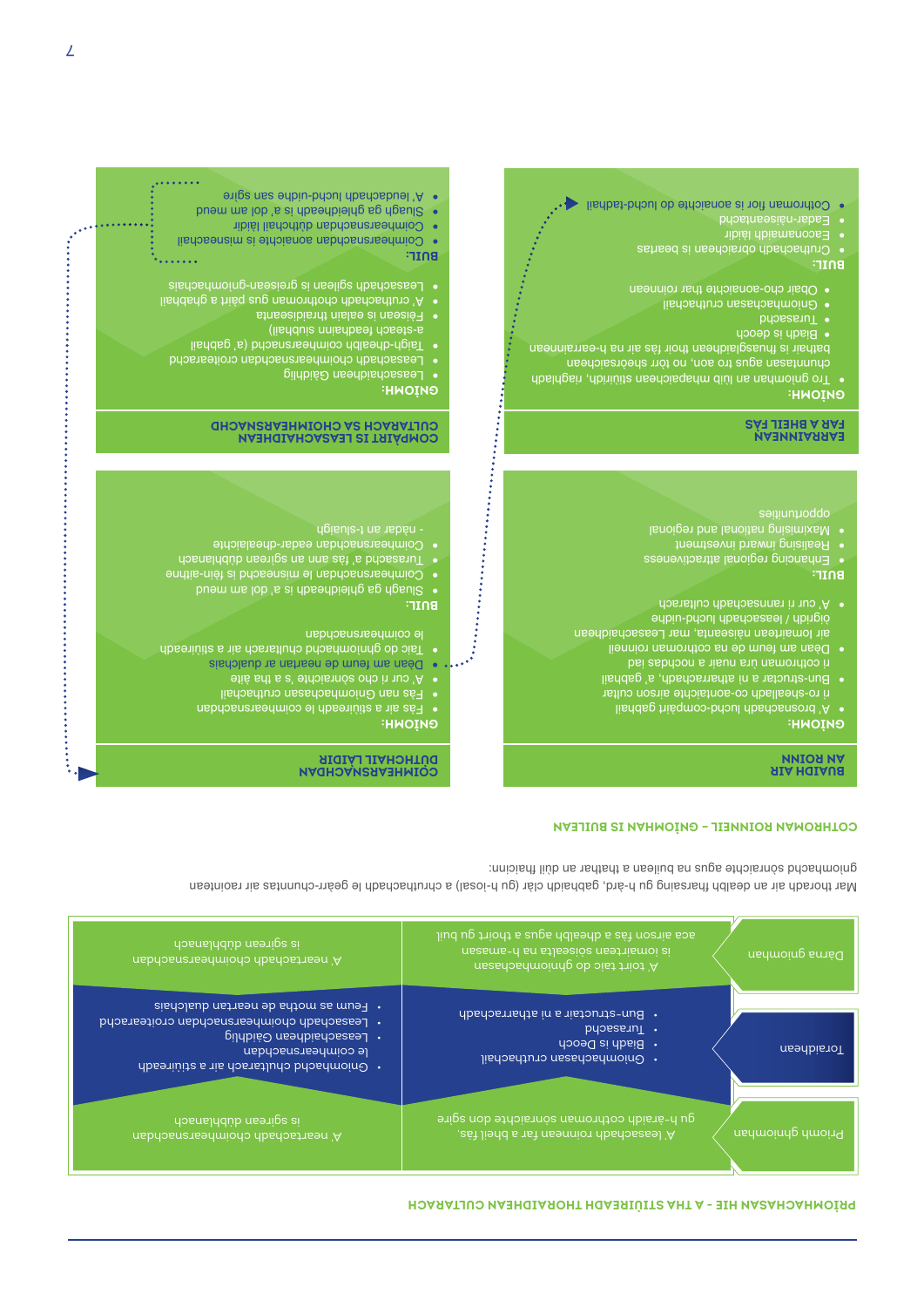

'S e Hebridean Jewellery, sàr-eòlaiche seudraidh stèidhte ann an Uibhist a Deas

Tha ceithir priomh amasan ann a tha cudromach airson HIE, an fheadhainn a chuireas ris an eaconomaidh agus gu soisealta mar:

- A' toirt taic do ghnìomhachasan is iomairtean sòisealta na amasan aca
- airson fàs a dhealbh agus a thoirt gu buil A' neartachadh choimhearsnachdan is • sgìrean dùbhlanach
- A' leasachadh roinnean soirbheachail, gu h-àraidh cothroman sònraichte don sgìre
- A' stèidheachadh sgìre farpaiseach agus nas lugha de charbon

## **M** SONBYCHVDH COLHBONVN **CULTARACH AR ROINNE**

Tha sinn a' toirt aithne do agus a' cur luach air farsaingeachd ghnìomhan cultarach, agus tha sinn a' cur fàilte air a' mhìneachadh fharsaing aig UNESCO air 'cultar' mar: "seata de dh'fheartan sònraichte, spioradail, nitheil, eanchainneil is co-cheangailte ri faireachdainnean a bhios aig comannsòisealta no buidheann shòisealta, a' gabhail a-steach, chan e dìreach ealain is litreachas, ach dòighean-beatha, dòighean gus a bhith beò còmhla, luachan moralta, dualchas is creideamh." (UNESCO, 2011)

Ann a bhith deasachadh a' phoileasaidh seo, a bheir stiùir aonaichte air mar a bheir HIE taic do chultar air feadh na roinne, chaidh beachdachadh air mar a dh'fhreagras ro-innleachdan HIE air amasan ar luchdcompàirt aig a bheil uallach cuideachd airson na roinne seo agus mar a bhios na nì HIE a' co-fhreagairt air oidhirpean dhaoine eile le compàirt ann an cultar. Tha an clàr a leanas a' sealltainn ar prìomhachasan, mar phrìomh is dàrna gnìomhan a chruthaicheas cothroman cultarach, agus prìomh raointean air a bheilear a' cur cudrom: 6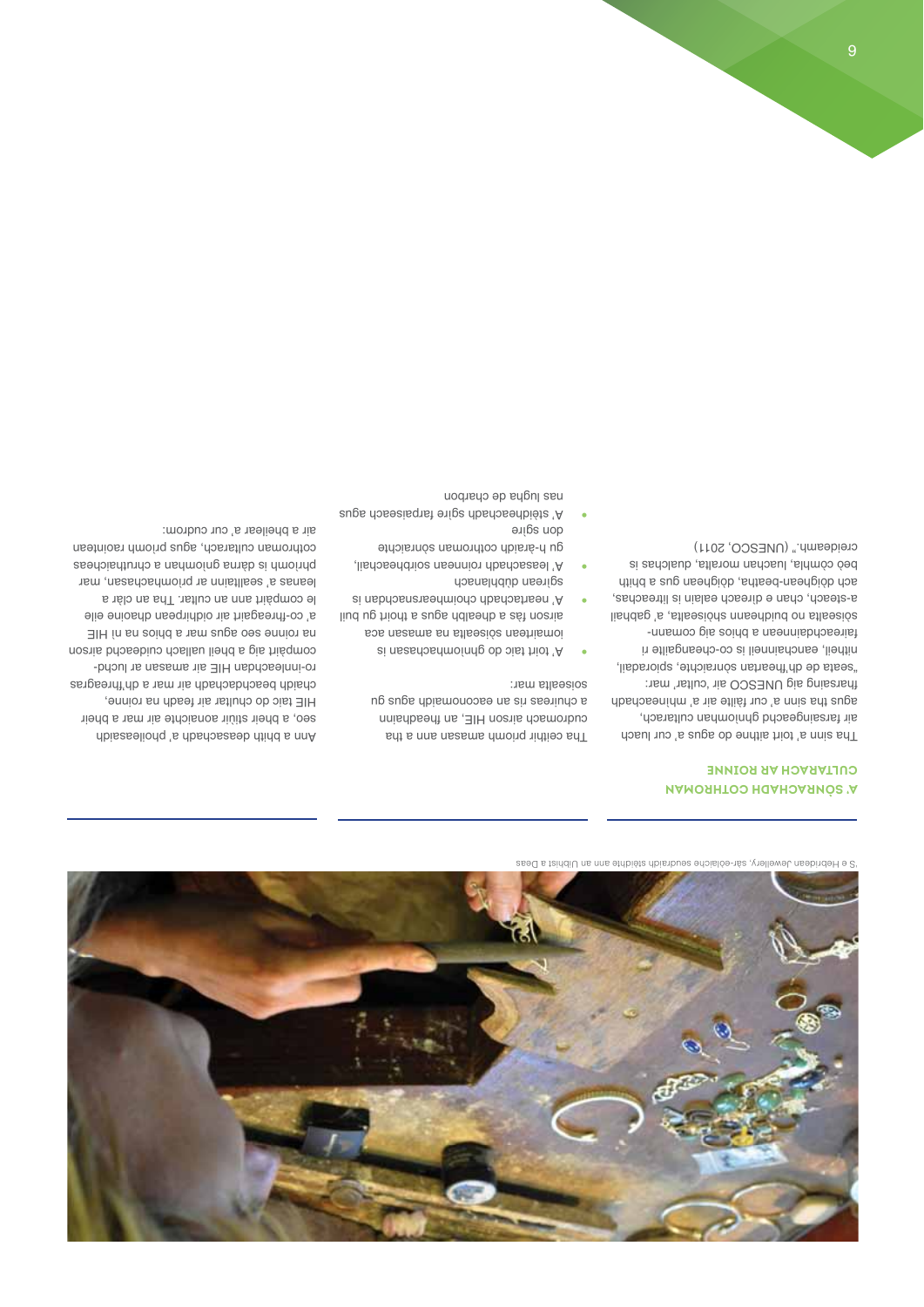**a**<br>**B idded BO-INNLEACHD FACONAMACH** 

#### **IE ARE ARE ARRIBLE**

#### **EDIFFURITION:**

#### **PLANAICHEAN GNIOMH:**

 Àrd-roinnean nan Planaichean • Sgìreil Planaichean • Stiùiridh Mapaichean •  $\bullet$  Planaicheaciddan Plandhan  $\cdot$  Planaichean Buannachdan Phròiseactan Planaichean  $\circ$ 

Ri linn sgrùdaidhean nan Ùghdarrasan Ionadail, chaidh teannachadh air seirbheisean mar na seirbheisean leasachaidh cultarach. Chaidh cur às do thòrr de dhreuchdan nan oifigearan leasachaidh cultarach, agus ùghdarrasan ionadail a' cur prìomhachas air caiteachas san àm ri teachd. Ge-tà, tha ùghdarrasan ionadail air a bhith gu math gnìomhach ann a bhith cur an sàs modhan ùra gus taic a chumail ri leasachaidhean cultarach. Chaidh am Bòrd Ro-innleachdail airson Cultar na Gàidhealtachd a' steidheachadh airson ro-innleachd chultarach a' chruthachadh is a chur an gnìomh airson roinn Comhairle na Gàidhealtachd. Dh'fhaodadh gun tig cothroman eile airson co-obrachadh, gu h-àraidh nuair a thèid leasachaidhean ro-innleachdail ùra a chruthachadh, mar eisimpleir mar a tha na seirbheisean sòisealta is slàinte a' gluasad gu bhith moladh taic air a stiùireadh leis an neach

fhèin agus seirbheisean a tha nas pearsanta.

Tha am poileasaidh seo, HIE: Àrd-amasan airson ar Cultair, còmhla ri feadhainn eile leithid Coimhearsnachdan Dùthchail Làidir, agus ar Plana Gàidhlig 2012-15, a' nochdadh amasan ar Plana Gnìomh agus tha iad a' stiùireadh ar gnìomhan, a' gabhail a-steach an fheadhainn a chithear nar Mapaichean Stiùiridh airson Roinnean far a bheil Fàs, Planaichean Sgiobaidhean Sgìreil, Planaichean nan Àrd-roinnean, agus Planaichean Lìbhrigidh Bliadhnail eile. Dh'fhaodar an sealltainn ann an cruth mar seo a rèir prìomhachais:

 **agus cultar IE H**

**– ro-innleachdan iomchaidh**

Anns a' Phlana Gnìomh HIE 2012-2015 , tha mìneachadh ann dè na toraidhean a th' againn airson na sgìre. Tha ar Plana Gnìomh ag innse na modhan obrach againn airson nan roinnean far a bheil fàs, agus sinn a' dèanamh am feum as motha de ar neartan cultarach tro na gnìomhachasan cruthachail, roinn a' bhìdh is na dibhe, agus roinn na turasachd. Tha e cuideachd ag innse mar a bheir HIE taic do choimhearsnachdan gus an dèan iad làn fheum de ar neartan cultarach gus coimhearsnachdan a neartachadh agus gus am pi na saìrean dùbhlanach againn nas tarraingiche agus nas seasmhaiche.

Dh'fhoillsich Maoin Dualchais a' Chrannchuir (MDC) am frèam ro-innleachdail aca airson 2013-18 as t-samhradh 2012. 'S e MDC a' phrìomh bhuidheann maoineachaidh airson pròiseactan dualchais, agus chaidh an stòras maoineachaidh aca a leudachadh gu mòr às dèidh do mar a chaidh maoineachadh a' Chrannchuir a roinn às dèidh nan Geamannan Oilimpigeach. Tha MDC ann an Alba daonnan air a bhith freagairt gu math air amasan HIE, agus sin follaiseach bho mar a bhios iad tric a' toirt taic do coimhearsnachdan iomallach far am bi manaidsearan-cunntais HIE ag obair.

Tha e na phrìomhachas do HIE a bhith cumail sùil air agus a' toirt buaidh air leasachaidhean a dh'fhaodadh a bhith ann a thaobh BBC ALBA/MG ALBA agus sianalan TBh didseatach Albannach ùra sam bith, agus lorgaidh sinn dòighean gus am bi a' bhuaidh a th' aca air an roinn seo cho mòr 's as urrainn. An lùib sin, bheir sinn taic do bhith leudachadh lìonraidh de chompanaidhean riochdachaidh agus taic do bhun-structar a bheir dhuinn prògraman barraichte.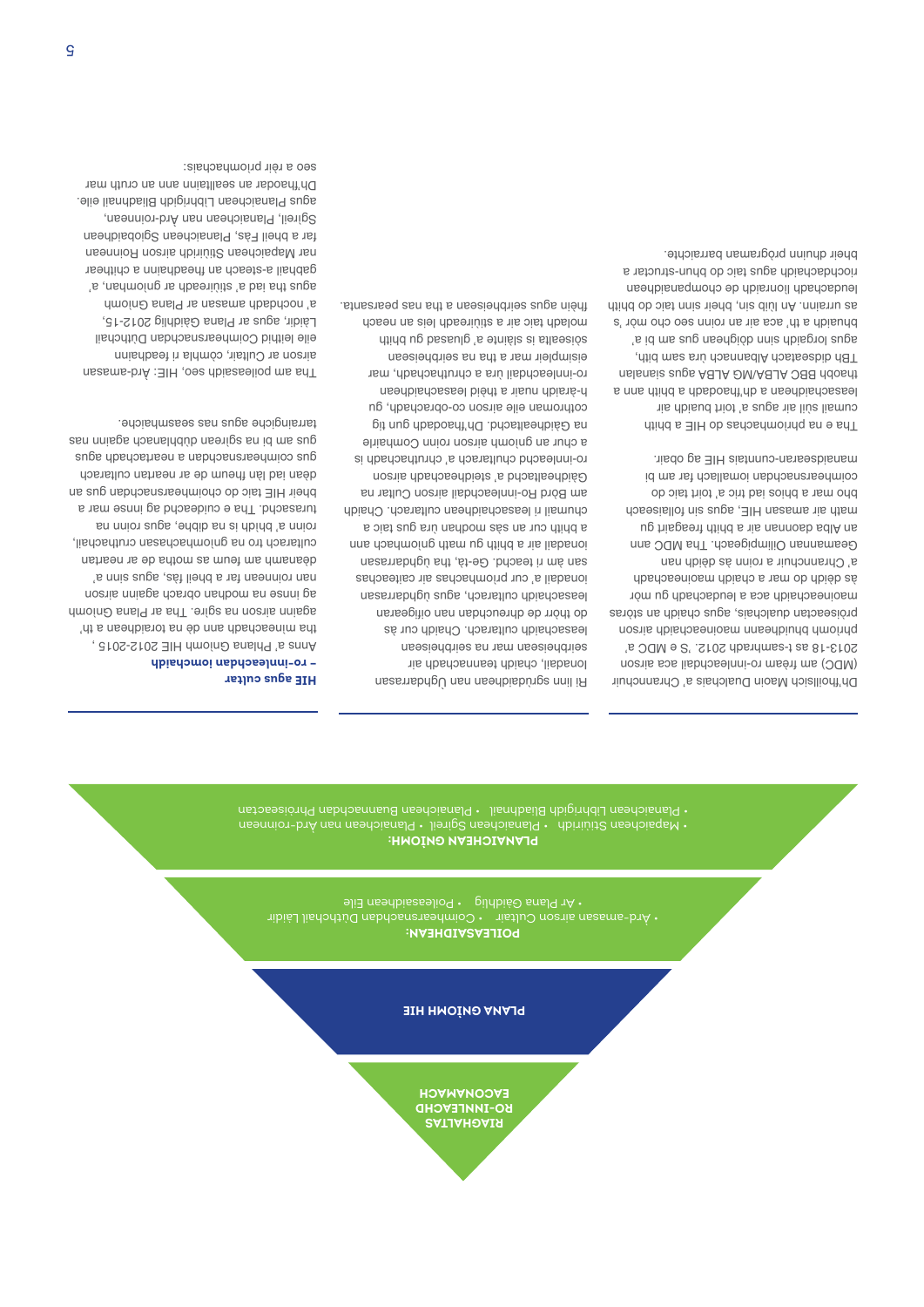

Air a' Ghàidhealtachd agus sna h-Eileanan, 's iad na 11 fo-earrainnean comharraichte ann an uaine as motha as urrainn soirbheachadh a rèir sgrùdadh a rinneadh taobh a-staigh HIE air dè na h-earrainnean as motha a dh'fhaodadh buaidh eaconamach is sòisealta a thoirt air an roinn.

Tha Na Ro-innleachdan Màiseanta airson nan Gnìomhachasan Cruthachail aig an Riaghaltas a' sealltainn cho cudromach agus a tha an earrainn, gu sònraichte na cothroman a th' ann airson malairt eadarnàiseanta agus buannachdan eile don mug dbadosendtia ga bai adT .doiadtúb faodadh taic is cuideachadh a dh'aonaghnothach agus a tha nas sùbailte a bhith na ares published and dispose a green as are are are are are a cruthachail. Tha iad cuideachd ag innse mu dhuilgheadasan a thaobh chothroman air ionmhas, sgilean a bharrachd a tha dhìth agus nar a dh'fheumar lìonraidhean is còmhlain dhaingeann a bhrosnachadh gus modhan-obrach nas aonaichte a phiobrachadh sa ghnìomhachas.

Chaidh Frèam Gnìomhachasan Cruthachail na h-Alba - a chaidh a chrìochnachadh sa

agus iad cinnteach gu bheil luchd-ealain an sàs sa phròiseas leasachaidh. Tha AC a' tuigsinn cho cudromach agus a tha an roinn airson cur air adhart fàs eaconamach is sòisealta, agus tha na h-amasan roinnleachdail aca a' freagairt gu math air prìomhachasan HIE - gu sònraichte, leasachaidhean cultarach is a' neartachadh choimhearsnachdan.

Chuir a' bhuidheann leasachaidh nàiseanta airson roinn an dualchais, Taigheantasgaidh is Gailearaidhean na h-Alba, an ro-innleachd còig gu deich bliadhna aca air bhog ann an 2012, agus iad ag iarraidh: structar a stèidheachadh airson earrainn an dbahaseniosm auga adlA na nns aisdolaub a tharraing thuice; a' bhuaidh a th' aig taighean-tasgaidh a leudachadh agus an dèanamh nas seasmhaiche; ceanglaichean coimhearsnachd a neartachadh, agus seallaidhean cruinneil a chruthachadh de chruinneachaidhean is cultar na h-Alba. Tha na h-amasan seo a' co-fhreagairt air mar a tha HIE a' miannachadh gun tèid roinn na turasachd a mheudachadh agus gun tèid ar sgìre a leasachadh mar àite tarraingeach agus sònraichte.

> Ghearran 2009 às leth Ùghdarrasan Ionadail, am Fosglan Gnìomhachais, Leasachadh Sgilean na h-Alba, Alba Chruthachail agus an Riaghaltas - a chruthachadh gus barrachd co-obrachaidh a bhrosnachadh eadar buidhnean poblach gus taic a chumail ris na Gnìomhachasan Cruthachail.

#### **leastanasan is raointean obrach D ar luchd-compàirt**

Tha Alba Chruthachail (AC) na prìomh bhuidheann chompàirt aig HIE. Chaidh a stèidheachadh ann an 2010, agus 's i a' bhuidheann leasachaidh nàiseanta airson nan ealain, 'an sgrion' agus nan gnìomhachasan cruthachail; ghabh i òs làimh na dleastanasan is rianan obrach aig Comhairle Ealain na h-Alba agus Sgrion na h-Alba. Tha e mar uallach air AC maoineachadh bho Riaghaltas na h-Alba agus An Crannchur Nàiseanta a chur an seilbh phròiseactan gus an ro-spealladh is cinn-uidhe aice a choileanadh mar a chithear san phlana gnìomh 2011-14 aice. Bidh AC a' dèanamh aithris do Rùnaire a' Chaibineit airson Cultar is Cùisean air an Taobh A-muigh, bidh iad a' co-òrdanachadh phoileasaidhean leasachaidh airson an roinn,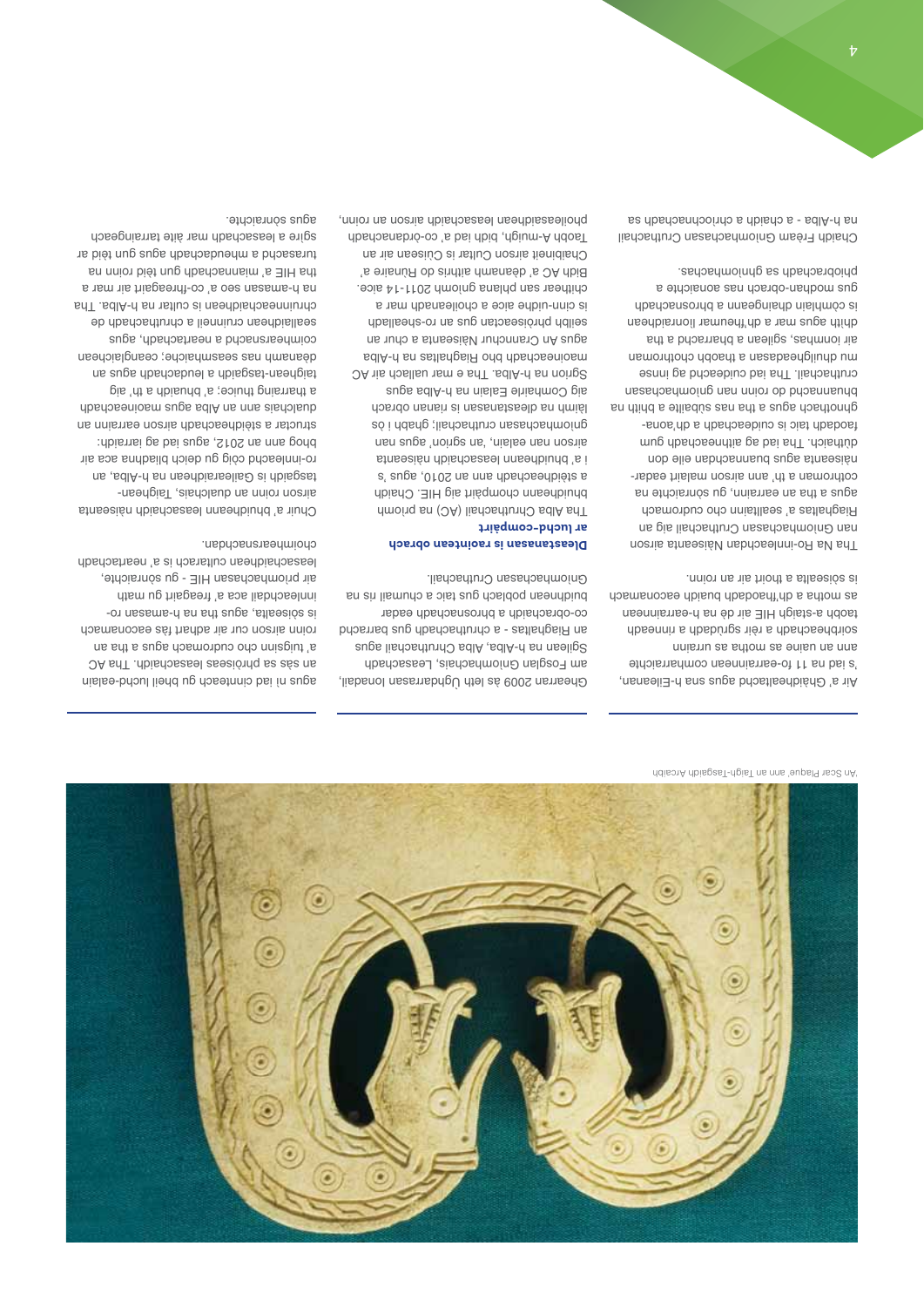

Luchd cluich Fèis Bhlas aig Cùirt an Aodainn, Inbhir Nis

## **SO-THEACSA NAN COTHBOMAN AIG HIE**

#### **às is cultar F**

Tha Ro-innleachd Eaconamach an Riaghaltais (RER) a' dealbh bun-fhrèam do HIE agus a dhleastanasan a thaobh cultair. Cuideachd, san Fhrèam Coileanaidh Nàiseanta tha comharran coileanaidh air am bi am poileasaidh seo a' tarraing agus e a' mìneachadh nan cothroman aig HIE, nam measg tha:

- Barrachd compàirt ann an cultar •
- Thoir piseach air làraichean eachdraidheil na h-Alba
- Thoir piseach air cliù na h-Alba •

San sgrùdadh aig Ekos, Sgrùdadh air na Gnìomhachasan Cruthachail – Aithisg do HIE

(Màrt 2011), thathar a' sealltainn gu bheil mu 16,297 daoine ag obair sna gnìomhachasan cruthachail air a' Ghàidhealtachd agus sna h-Eileanan; le 2,193 gnothachasan san earrainn eaconamach seo, tha £318m 'luach iomlan a bharrachd' (GVA) ann mar thoradh orra agus tha luach-malairt £739m ann gach bliadhna. A' gabhail ris na slatan-tomhais seo, dh'fhaodadh gu bheil 7% de luach eaconamaidh iomlan na Gàidhealtachd is nan Eilean a' tighinn bho earrainn nan gnìomhachasan cruthachail is obair co-cheangailte ris, tha HIE den bheachd gu pheil sin cnquouse yours since agust an a' sìor choimhead airson cothroman gus

maoin a chur an seilbh na h-earrainn

eaconamaich seo.

San sgrùdadh, Sgrùdadh air Buaidhean Eaconamach: Dòigh gus Buaidh Eaconamach nan Ealain is nan Gnìomhachasan Cruthachail ann an Alba a Mheasadh (Ògmhios 2012), a rinn Alba Chruthachail o chionn ghoirid an compàirt le Iomairt na h-Alba, air mar a chuireas na h-Ealain is na Gnìomhachasan Cruthachail ri eaconamaidh na h-Alba, chaidh a chomharrachadh 16 o-earrainnean san 'earrainn':

2012) Eaconamach Buaidhean air (Sgrùdadh **nìomhachasan Cruthachail G alain is nan E o-earrainnean nan F**

| eileagtronaigeach<br>Bathar-bog/foillseachadh | (a) (sanded deight s-s liaddag)<br>Cleasachd | pypeseueg        | Dealbhachadh          |
|-----------------------------------------------|----------------------------------------------|------------------|-----------------------|
| dbadoseslliot ai dbaddoing2                   | Ceol                                         | Ealain lėirsinne | h <i>h</i> itireachd  |
| Fasan is aodach fighte                        | Rèidio is telebhisean                        | <b>Dualchas</b>  | Foghlam cultarach     |
| <b>Driving</b>                                | Dealbhadareachd                              | Film is bhidio   | Geamannan coimpiutair |
|                                               |                                              |                  |                       |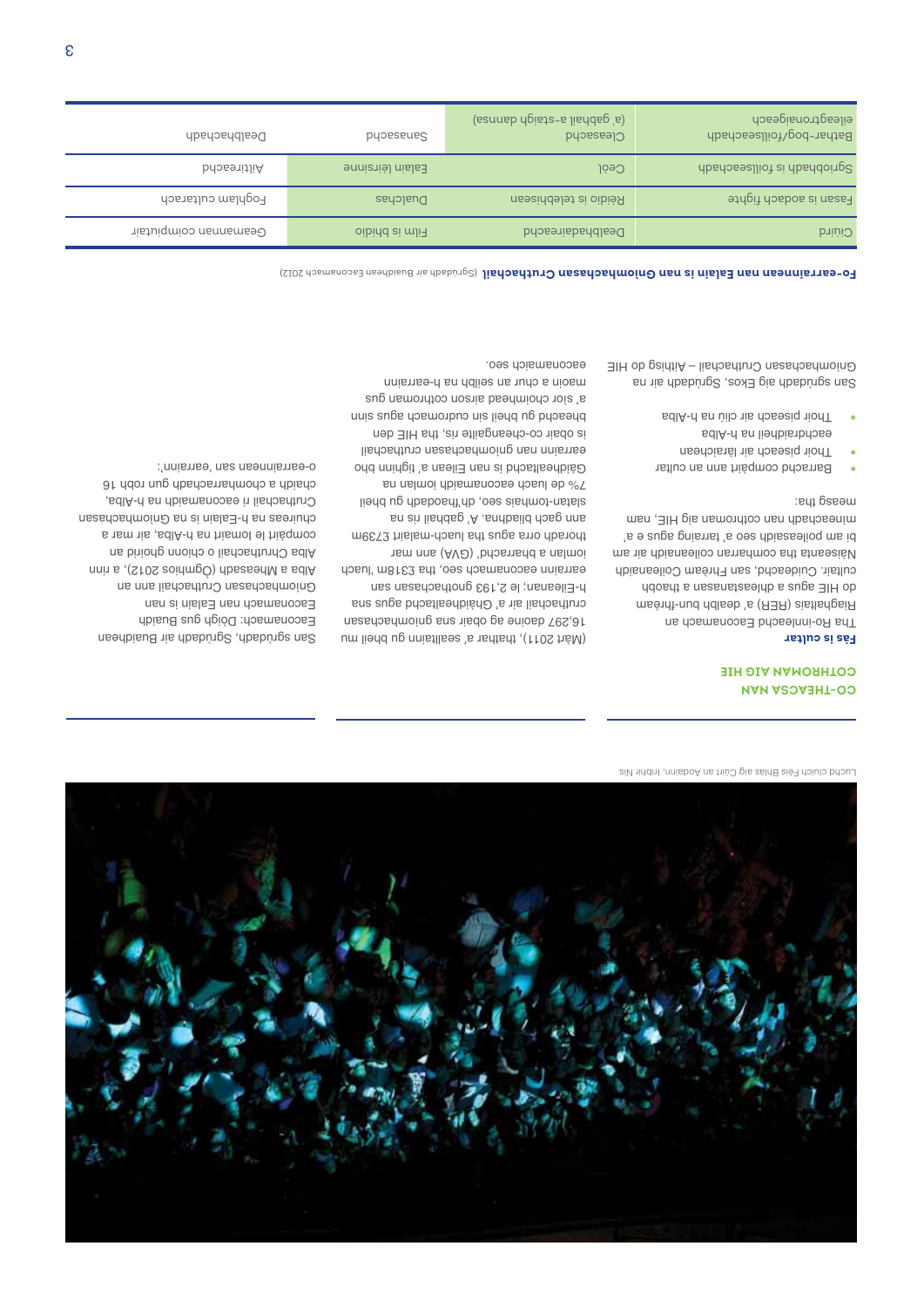

Feis Bhlas Haus dan eadar-nàisean dhas lis an aile ia dha agus Gàidhlig, a' gaidh is a' chaidheal anns an chaidh chan agus Gàidh air aigh aiste air feadh aiste air feadh aiste air feadh na Gàidhealtacha an t-aithe bliadhna

Ri linn nan amasan seo - agus pughali bho Riaghaltas na h-Alba tro Ro-innleachd Eaconamach an Riaghaltais (RER) a tha ag iarraidh air HIE fàs a bharrachd a chur air adhart ann am prìomh raointean agus coimhearsnachdan a neartachadh - chaidh am poileasaidh seo a dheasachadh agus e:

- Ag innse nan cothroman a th'ann bA airson HIE agus dleastanasan ar luchd-compàirt
- A' mìneachadh nan cothroman cultarach aig a bheil comas fàs eaconamach is sòisealta a thoirt gu buil nar sgìre A' mìneachadh mar a tha nan cothroman •
- air feadh a' Ghàidhealtachd is nan Eilean Ag innse mu mar a bheir sinn taic do ar • luchd-compàirt, agus sinn ag obrachadh còmhla gus cur ri cultar air feadh
- A' mìneachadh nan dòighean aig HIE, an co-bhuinn ri ar luchd-compàirt, gus am feum as motha a dhèanamh de ar neartan cultarach

na sgìre

- Ag innse mar a tha a' bhuidheann againn an dà chuid sùbailte agus neoeis imeileach gna gus an de una de pu na cothroman airson fàs a gheibhear an lùib cultair
- A' sònrachadh dòigh gus builean a thomhas a bheir stiùireadh air ath-sgrùdaidhean air poileasaidhean a bhios ann san àm ri teachd

#### **DEVEBH FARSAING**

Tha Iomairt na Gàidhealtachd 's nan Eilean (HIE) ag aithneachadh gu bheil cultar luachmhor is sònraichte againn, a tha comasach air fàs a chur air adhart agus cur ris na h-amasan againn - gum bi barrachd dhaoine a' fuireach, ag obair, ag ionnsachadh agus a' cur am beartas fhèin dhan a' Ghàidhealtachd agus sna h-Eileanan. Tha sinn ag amas gun toir na nì sinn a' bhuaidh as motha gus an saoghal cultarach na Gàidhealtachd is nan Eilean a' leasachadh agus gun glèidh an sgìre a cliù mar àite soirbheachail is cruthachail, le cultar brìoghmhor is feartan nach fhaighear ann an àite sam bith eile.

Tha am poileasaidh seo a' cur an cèill na h-adhbharan ro-innleachdail a tha air cùl mar a tha HIE a' dol an sàs ann agus a' toirt taic do leasachaidhean cultarach nar roinn. Tha e a' toirt aithne do mar a tha cothroman mòra ann, le ar neartan cultarach, cuideachadh le bhith gleidheadh choimhearsnachdan gnìomhach, seasnhach agus làidir. Tha e ag innse mun gnìomhan aig HIE agus ar luchd-compàirt, rud a nì cinnteach gu bheil iad a' freagairt air a chèile agus ag amas air na cothroman as fheàrr a chur air adhart feuch

am bi fàs eaconamach is sòisealta ann.

#### **IOMAIRT NA GÀIDHEALTACHD INABLEAN ETLEAN**

## HIE: **ARD-**AMASAN AIRSON AR CULTAIR